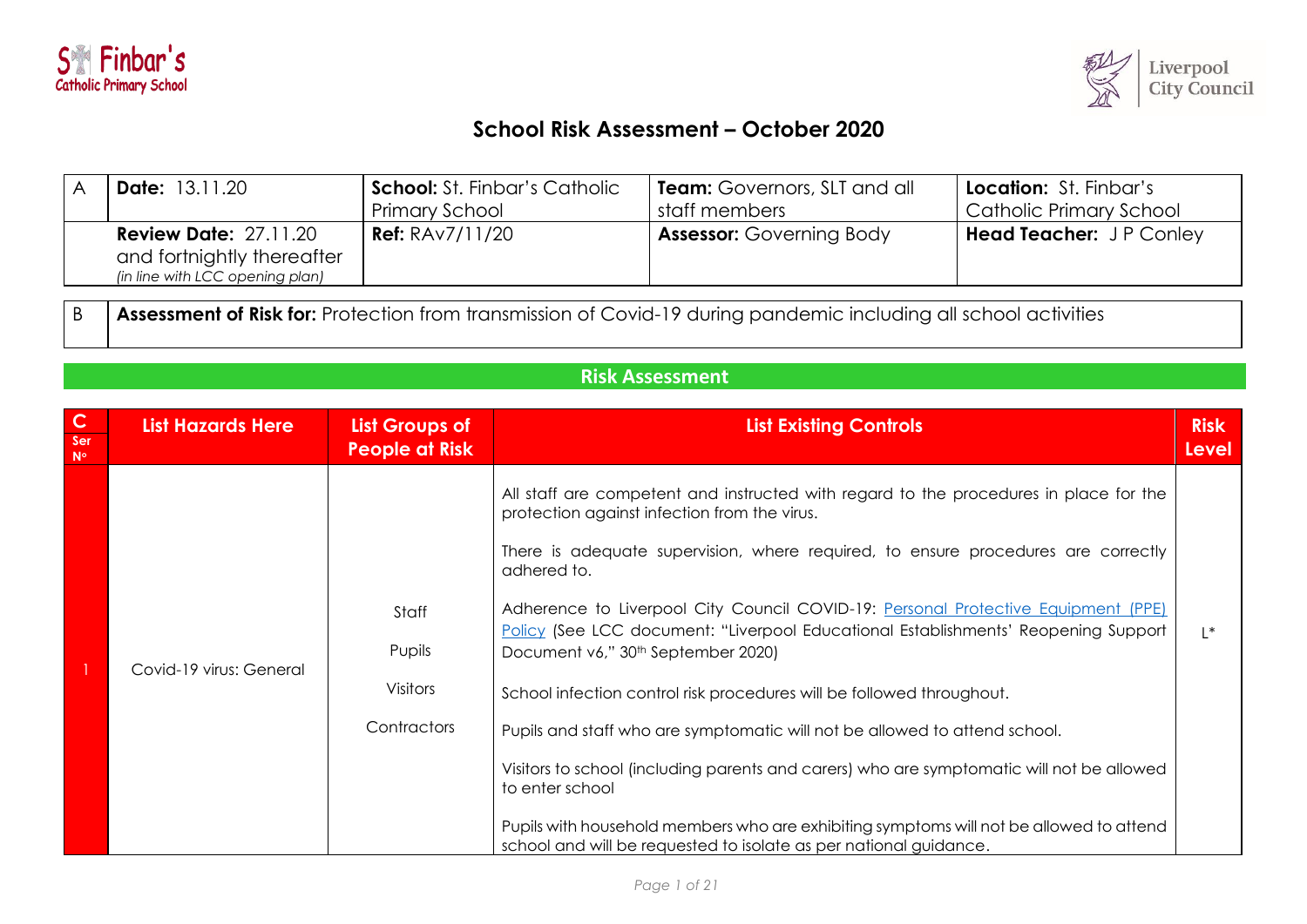| <b>S</b>                       |  | Finbar's |  |
|--------------------------------|--|----------|--|
| <b>Catholic Primary School</b> |  |          |  |



| $\mathsf{C}$ | <b>List Hazards Here</b> | <b>List Groups of</b><br><b>People at Risk</b>    | <b>List Existing Controls</b>                                                                                                                                                                                                                                                                                                                                                                                                                                                                                                                                                                                                                                                                                                                                                                                                                                                                                                                                                                                                                                                                                                                                                                                                                                                                                                                                                                                                                                                                                                                                                                                                         | <b>Risk</b><br><b>Level</b> |
|--------------|--------------------------|---------------------------------------------------|---------------------------------------------------------------------------------------------------------------------------------------------------------------------------------------------------------------------------------------------------------------------------------------------------------------------------------------------------------------------------------------------------------------------------------------------------------------------------------------------------------------------------------------------------------------------------------------------------------------------------------------------------------------------------------------------------------------------------------------------------------------------------------------------------------------------------------------------------------------------------------------------------------------------------------------------------------------------------------------------------------------------------------------------------------------------------------------------------------------------------------------------------------------------------------------------------------------------------------------------------------------------------------------------------------------------------------------------------------------------------------------------------------------------------------------------------------------------------------------------------------------------------------------------------------------------------------------------------------------------------------------|-----------------------------|
|              | Covid-19 virus: General  | Staff<br>Pupils<br><b>Visitors</b><br>Contractors | Managers must also review all of the following applicable individual risk assessments<br>where relevant:<br>• New and expectant mothers - Not Known (NK)<br>Extended duty of care - all staff but particularly those who identify as being<br>critically vulnerable/extremely critically vulnerable and BAME (KB, NA, JC, LH & SJ)<br><b>Stress</b><br>$\bullet$<br>Individual Pupil assessments - as applicable to children individually (MC)<br>$\bullet$<br>Covid-19 specific extended duty of care risk assessment considered and carried out<br>where relevant for all staff meeting the following criteria:<br>Clinically Extremely Vulnerable (CEV) members of staff who had received a<br>Government shielded letter covering the period 09/11/20 - 02/12/20 (SJ)<br>Staff who have a CEV household member<br>Staff who live with a vulnerable person<br>$\bullet$<br>BAME (KB & NA)<br>$\bullet$<br>Formal process in place for manager/ colleagues to contact the worker if required, as<br>detailed within applicable risk assessment above - email or telephone calls. Details<br>already known by staff members via the usual communication chain used to<br>communicate with staff members.<br>Senior leaders to regularly update and inform staff re government guidance regarding<br>covid-19 controls required:<br>Gov.uk https://www.gov.uk/<br>Public Health England https://www.gov.uk/government/organisations/public-<br>health-england<br>Department for Education<br>https://www.gov.uk/government/organisations/department-for-education<br>Health and Safety Executive https://www.hse.gov.uk/<br>$\bullet$ | $L^*$                       |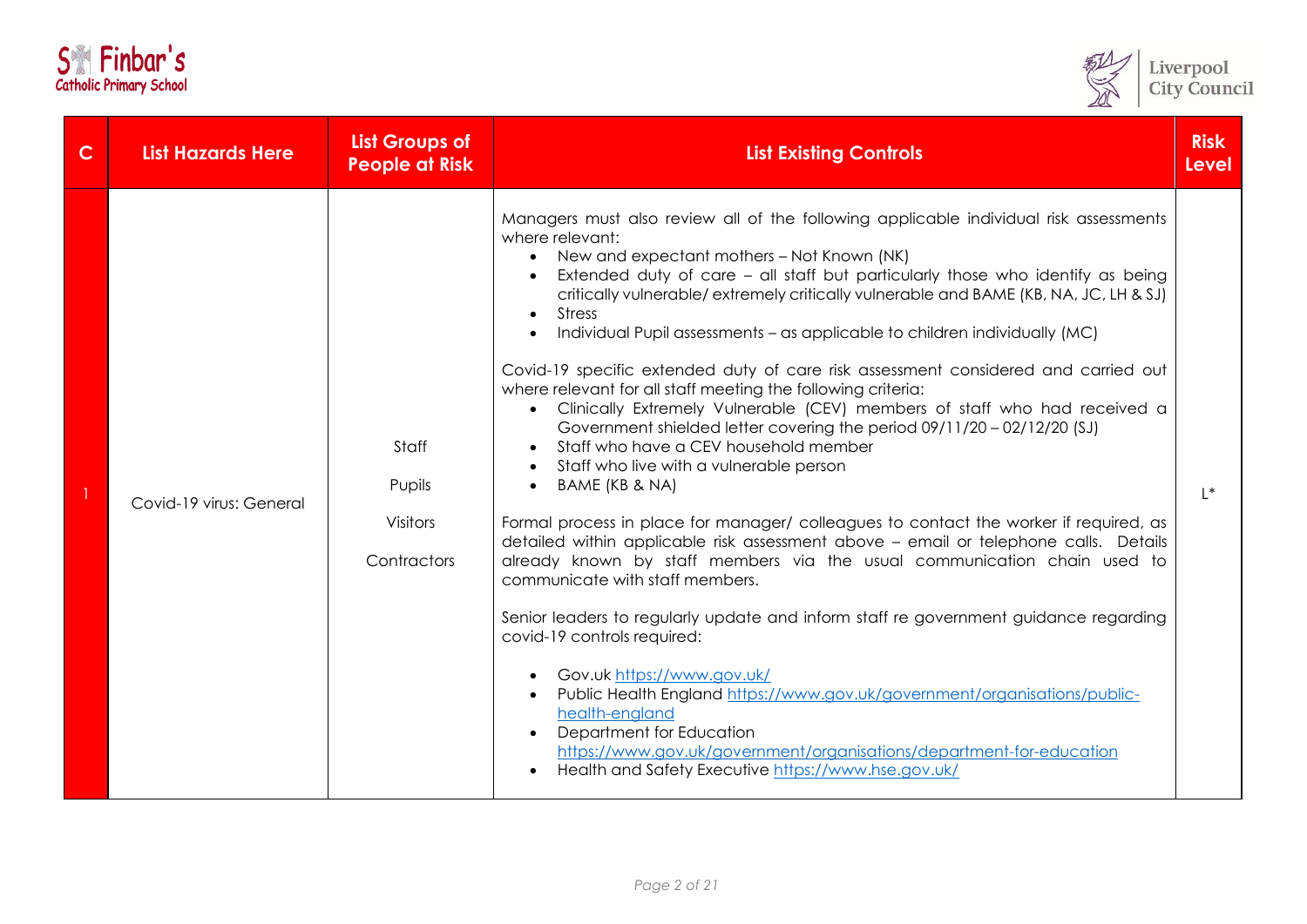| S <sup>ex</sup> Finbar's       |  |  |  |
|--------------------------------|--|--|--|
| <b>Catholic Primary School</b> |  |  |  |



| $\mathsf c$ | <b>List Hazards Here</b> | <b>List Groups of</b><br><b>People at Risk</b>    | <b>List Existing Controls</b>                                                                                                                                                                                                                                                                                                                                                                                                                                                                                                                                                                                                                                                                                                                                                                                                                                                                                                                                                                                                                                                                                                                                                                                                                                                                                                                                                                                                                                                                                                                                                                                                                                                                                                                                                                                                                                                                                      | <b>Risk</b><br><b>Level</b> |
|-------------|--------------------------|---------------------------------------------------|--------------------------------------------------------------------------------------------------------------------------------------------------------------------------------------------------------------------------------------------------------------------------------------------------------------------------------------------------------------------------------------------------------------------------------------------------------------------------------------------------------------------------------------------------------------------------------------------------------------------------------------------------------------------------------------------------------------------------------------------------------------------------------------------------------------------------------------------------------------------------------------------------------------------------------------------------------------------------------------------------------------------------------------------------------------------------------------------------------------------------------------------------------------------------------------------------------------------------------------------------------------------------------------------------------------------------------------------------------------------------------------------------------------------------------------------------------------------------------------------------------------------------------------------------------------------------------------------------------------------------------------------------------------------------------------------------------------------------------------------------------------------------------------------------------------------------------------------------------------------------------------------------------------------|-----------------------------|
|             | Covid-19 virus: General  | Staff<br>Pupils<br><b>Visitors</b><br>Contractors | Referring to the following guidance and publications, as applicable:<br>HSE COVID19 latest information and advice<br>HSE Working safely during the coronavirus guide<br>Government guidance COVID-19: guidance for schools and other educational<br>settings<br>Government guidance COVID-19: guidance on shielding and protecting people<br>defined on medical grounds as extremely vulnerable<br>Government guidance COVID-19: guidance on shielding and protecting people<br>who are clinically extremely vulnerable<br>Government publication COVID-19: cleaning in non-healthcare settings<br>Government publication Best Practice: how to hand wash<br>Government guidance Covid-19: Safe working in education, childcare and<br>children's social care settings; including the use of personal protection equipment<br>(PPE)<br>Government guidance for food business on Coronavirus (Covid-19)<br>New National Restrictions from 5th November (06/11/20)<br>Getting tested for coronavirus if you live and work in Liverpool (06/11/20)<br>Coronavirus (COVID-19): Safer travel guidance for passengers (05/11/20)<br>COVID-19: Guidance on shielding and protecting people defined on medical<br>grounds as extremely vulnerable (04/11/20)<br>COVID-19: Guidance for households with possible coronavirus infection (05/11/20)<br>NHS Test and Trace in the workplace (05/11/20)<br>Due to the rapidly changing advice on Covid-19, managers review safe working<br>procedures and protocols daily, continuing to do so until such time when it is deemed<br>unnecessary.<br>There is an adequate supply of disposable PPE, as per specific task requirements, and all<br>staff provided with instruction in the correct use and fitment:<br>Public Health England and NHS YouTube video, Covid-19: putting on and<br>$\bullet$<br>removing personal protective equipment (PPE) - a guide for care homes | $L^*$                       |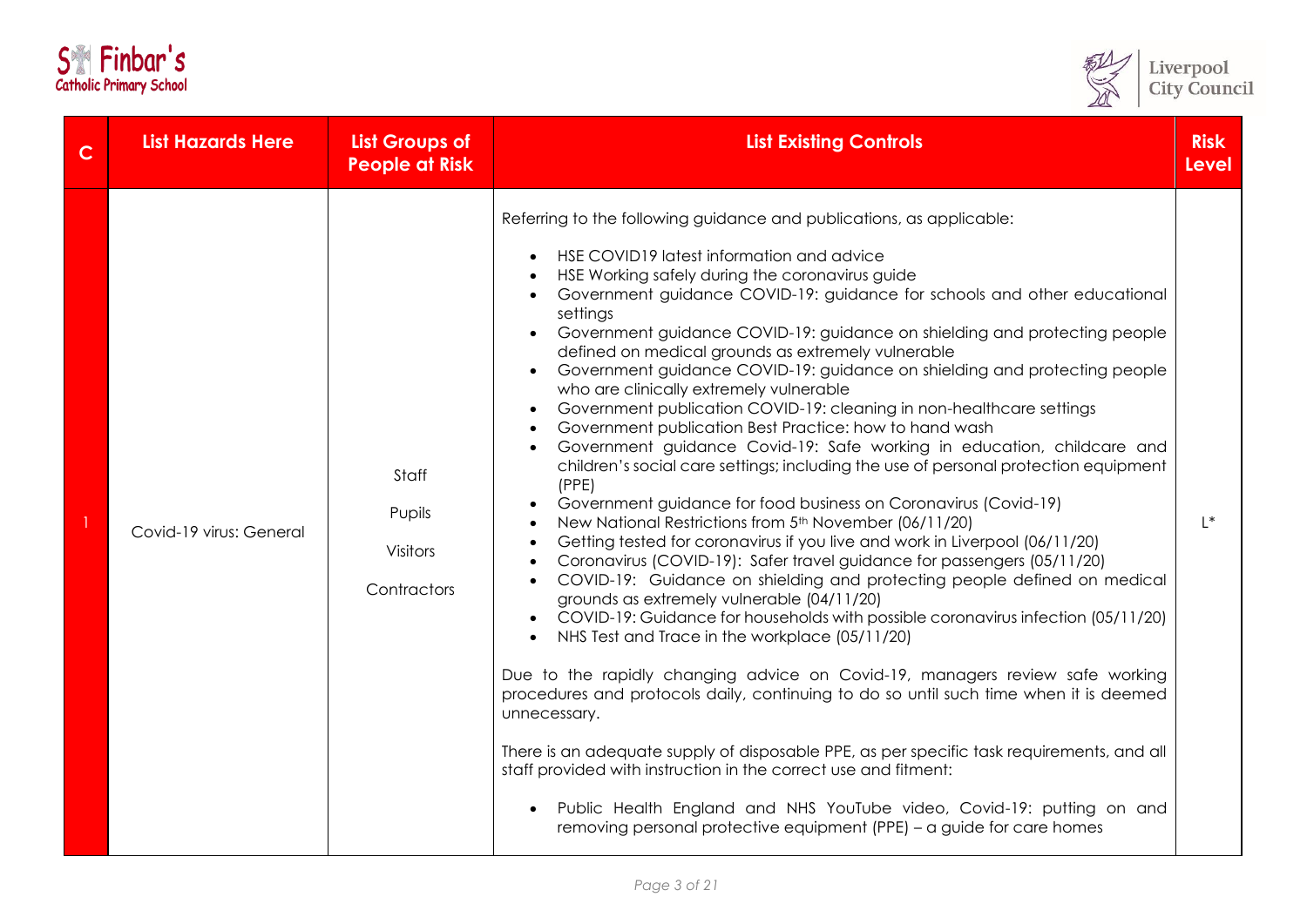| <b>S</b> | Finbar's                       |
|----------|--------------------------------|
|          | <b>Catholic Primary School</b> |



| $\mathsf{C}$ | <b>List Hazards Here</b> | <b>List Groups of</b><br><b>People at Risk</b>    | <b>List Existing Controls</b>                                                                                                                                                                                                                                                                                                                                                                                                                                                                                                                                                                                                                                                                                                                                                                                                                                                                                                                                                                                                                                                                                                                                                                                                                                                                                                                                                                                                                                                                                                                                                                                                                                                                                                                                                                                                                                                                                                                                                                     | <b>Risk</b><br><b>Level</b> |
|--------------|--------------------------|---------------------------------------------------|---------------------------------------------------------------------------------------------------------------------------------------------------------------------------------------------------------------------------------------------------------------------------------------------------------------------------------------------------------------------------------------------------------------------------------------------------------------------------------------------------------------------------------------------------------------------------------------------------------------------------------------------------------------------------------------------------------------------------------------------------------------------------------------------------------------------------------------------------------------------------------------------------------------------------------------------------------------------------------------------------------------------------------------------------------------------------------------------------------------------------------------------------------------------------------------------------------------------------------------------------------------------------------------------------------------------------------------------------------------------------------------------------------------------------------------------------------------------------------------------------------------------------------------------------------------------------------------------------------------------------------------------------------------------------------------------------------------------------------------------------------------------------------------------------------------------------------------------------------------------------------------------------------------------------------------------------------------------------------------------------|-----------------------------|
|              | Covid-19 virus: General  | Staff<br>Pupils<br><b>Visitors</b><br>Contractors | PPE provided, as required following specific current guidance for the protection of Covid-<br>19 detail type and standard, as applicable:<br>PPE resource box available in all classrooms plus the Reception office, each containing;<br>Disposable half face masks<br>$\bullet$<br>Disposable gloves in S, M and L<br>Disposable aprons<br>Where personal care is to be provided eye protection/surgical face mask: full-<br>face isolation shields and glasses are available. Each staff member to assemble<br>their own visor to limit cross contamination<br>PPE, as above, provided by LCC and purchased by school.<br>School has purchased two hand-held infrared thermometers to test individuals'<br>temperature as needed.<br>Designated cupboard for PPE identified (Cupboard beneath the defibrillator)<br>All used PPE should be double bagged and disposed of appropriately. Supply of plastic<br>bags available in the Site Manager's office and Reception office. Store safely and<br>securely in a lidded box in the Site Manager's Office for at least 72hrs before disposing via<br>the normal waste stream.<br>Staff may wear PPE in school if they wish to, this would be a personal decision. Latest<br>current advice is that PPE is only necessary to be worn in school to deal with a suspected<br>case of Covid-19.<br>When administering First Aid staff should consider using the school's supply of PPE items if<br>necessary. (Cupboard beneath the defibrillator)<br>All staff informed that hands should be washed regularly as per Government guidance.<br>Hygiene station set up in each classroom/room/resource area with soap, disposable<br>paper handtowels and hand sanitiser. Automatic hand sanitisers are located throughout<br>the building; mainly at access/egress points and resource areas.<br>Hand sanitiser is provided by "Concept Hygeine", with whom there is a Service Level<br>Agreement (SLA). Minimum of 70% alcohol in every application. | $L^*$                       |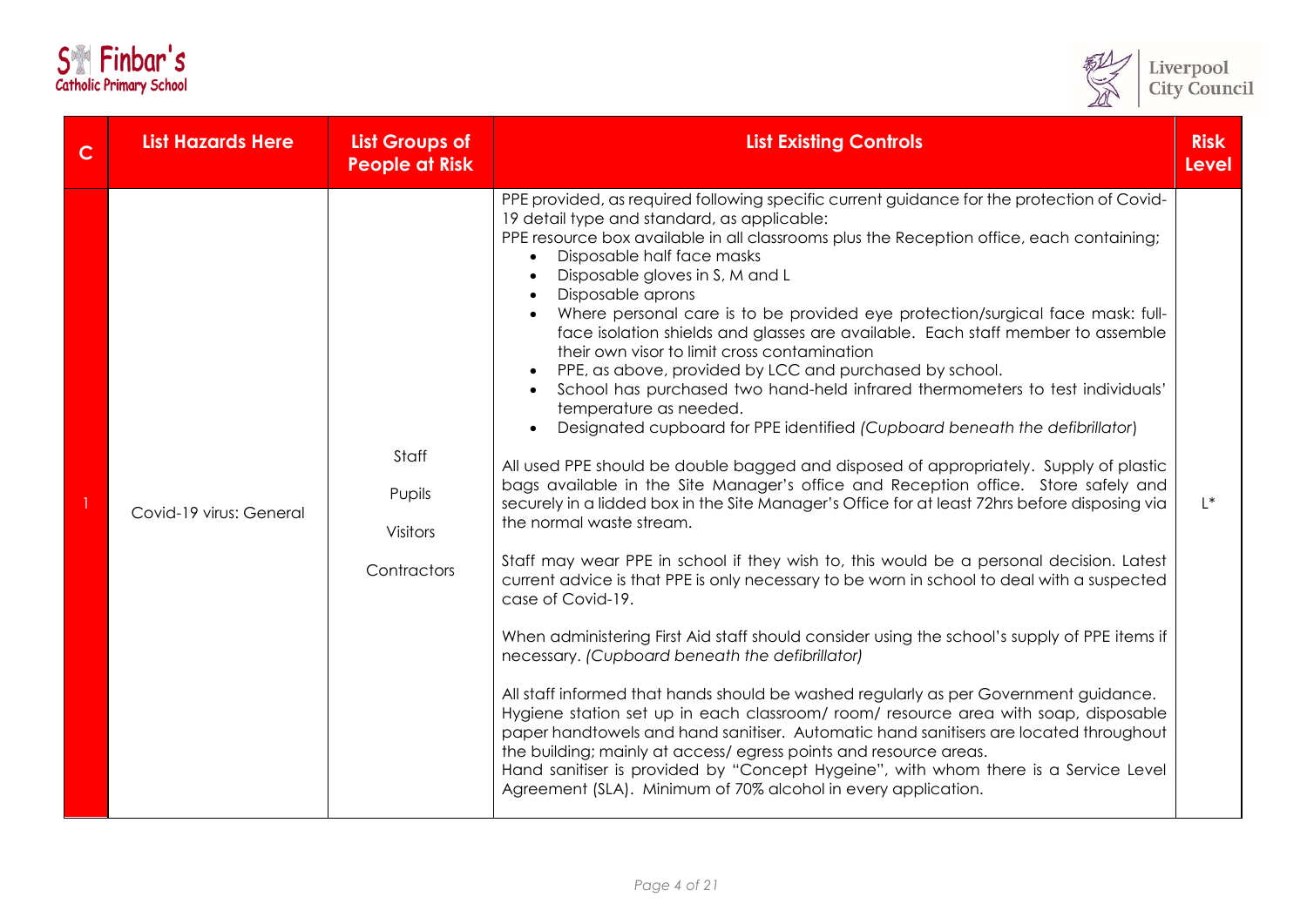| <b>S</b>                       | Finbar's |  |
|--------------------------------|----------|--|
| <b>Catholic Primary School</b> |          |  |



| <b>List Hazards Here</b> | <b>List Groups of</b><br><b>People at Risk</b>    | <b>List Existing Controls</b>                                                                                                                                                                                                                                                                                                                                                                                                                                                                                                                                                                                                                                                                                                                                                                                                                                                                                                                                                                                                                                                                                                                                                                                                                                                                                                                                                                                                | <b>Risk</b><br>Level |
|--------------------------|---------------------------------------------------|------------------------------------------------------------------------------------------------------------------------------------------------------------------------------------------------------------------------------------------------------------------------------------------------------------------------------------------------------------------------------------------------------------------------------------------------------------------------------------------------------------------------------------------------------------------------------------------------------------------------------------------------------------------------------------------------------------------------------------------------------------------------------------------------------------------------------------------------------------------------------------------------------------------------------------------------------------------------------------------------------------------------------------------------------------------------------------------------------------------------------------------------------------------------------------------------------------------------------------------------------------------------------------------------------------------------------------------------------------------------------------------------------------------------------|----------------------|
| Covid-19 virus: General  | Staff<br>Pupils<br><b>Visitors</b><br>Contractors | Pupils regularly reminded, in age appropriate ways, that hands should be regularly<br>washed as per Government guidance. Teachers in each classroom to make planned<br>provision for throughout the day using classroom facilities while maintaining social<br>distancing.<br>School encourages good respiratory hygiene by promoting "Catch it. Kill it. Bin it." Posters<br>displayed in prominent areas around school; including all toliets. Additional personal<br>storage for change of clothes for staff due to alternative travel getting into work e.g.<br>cycling, walking, running. (Lidded box per person located in the staffroom)<br>Parents/ Guardians kept informed via email bulletins etc. regarding proposals for<br>reopening including start finish times and any new local rules regarding drop of and pick<br>up etc.<br>Staff kept informed via email, online meetings, telephone calls etc.<br>Post-incident de-briefing carried out for anyone involved in an incident of suspected<br>contamination, with the aim of providing support and preventing incident recurrence.<br>Further support provided to all staff members affected by the incident.<br>All incidents reported to the Health and Safety Unit, using the LCC online accident and<br>incident report form. (MDS v5)<br>Reference made to HSE guidance for reporting under RIDDOR:<br>HSE RIDDOR reporting of COVID-19<br>$\bullet$ | $L^*$                |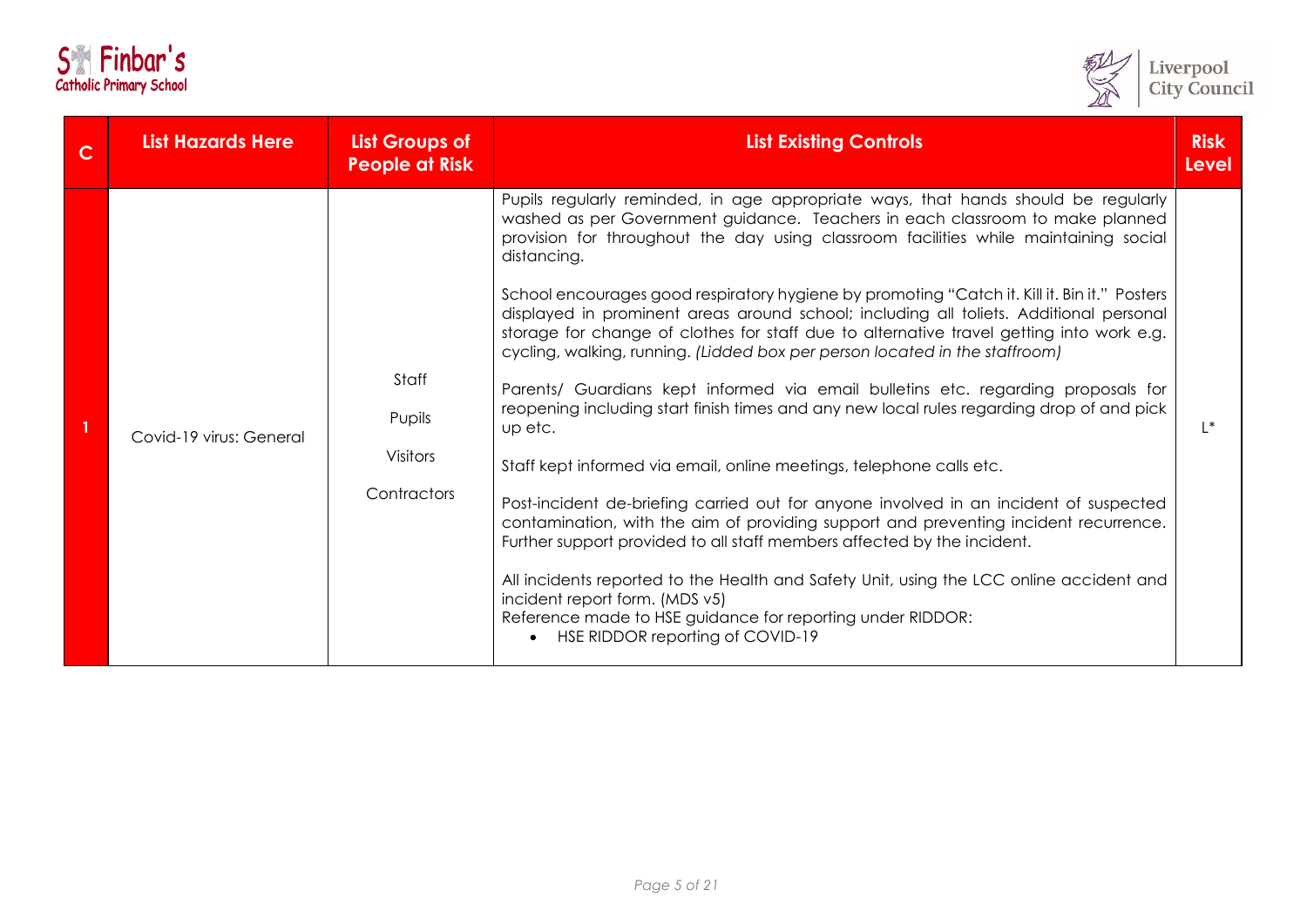|  | S <sup>e</sup> Finbar's        |
|--|--------------------------------|
|  | <b>Catholic Primary School</b> |



| C              | <b>List Hazards Here</b>                      | <b>List Groups of</b><br><b>People at Risk</b>    | <b>List Existing Controls</b>                                                                                                                                                                                                                                                                                                                                                                                                                                                                                                                                                                                                                                                                                                                                                                                                                                                                                                                                                                                                                                                                                                                                                                                                                                                                                                                                                                                                                                                                                                                                                                                                                                                                                                                                              | <b>Risk</b><br>Level |
|----------------|-----------------------------------------------|---------------------------------------------------|----------------------------------------------------------------------------------------------------------------------------------------------------------------------------------------------------------------------------------------------------------------------------------------------------------------------------------------------------------------------------------------------------------------------------------------------------------------------------------------------------------------------------------------------------------------------------------------------------------------------------------------------------------------------------------------------------------------------------------------------------------------------------------------------------------------------------------------------------------------------------------------------------------------------------------------------------------------------------------------------------------------------------------------------------------------------------------------------------------------------------------------------------------------------------------------------------------------------------------------------------------------------------------------------------------------------------------------------------------------------------------------------------------------------------------------------------------------------------------------------------------------------------------------------------------------------------------------------------------------------------------------------------------------------------------------------------------------------------------------------------------------------------|----------------------|
| $\overline{2}$ | Covid-19 virus; General<br>school environment | Staff<br>Pupils<br><b>Visitors</b><br>Contractors | Both school gates on South Hill Road opened to the school grounds to dilute the numbers<br>coming through them as much as possible. Members of SLT to be present on the<br>playground to direct parents and children, at the start and end of each day. One-way<br>system in action. All visitors to site (Y7 aged and over) required to wear a face covering in<br>order to gain access to the premises.<br>Children to walk straight into the building at the start of the day; maintaining 2m distance<br>between each bubble. Parents to handover and collect their child at the designated<br>location on the yard.<br>School first aid risk assessment to be reviewed, as required:16.11.20<br>School signing-in systems are disabled during the Covid-19 pandemic: Staff members are<br>to make their presence on site known verbally to office staff who will record attendance.<br>At the end of the day, staff members ae to inform the HT (in the first instance) or the DHT<br>of their departure off site.<br>Should other visitors come to site, the same procedures as for staff will be used. Office<br>staff members will complete the "registration on site" form for the visitor; capturing<br>essential information as necessary to facilitate "Track and Trace" in the event of an<br>outbreak.<br>Fire Risk Assessment, Fire Evacuation Procedures, Security, Violence and Lone<br>Working risk assessments to be reviewed 16.11.20<br>Fire evacuation practice to be undertaken second week back after half term<br>(known by all staff members) and in the sixth week (known to HT and SM only)<br>Hand sanitizer stations located at:<br>the entrances to the building<br>toilets (children and adult)<br>outside the staffroom<br>upper corridor | $\mathsf{I}^*$       |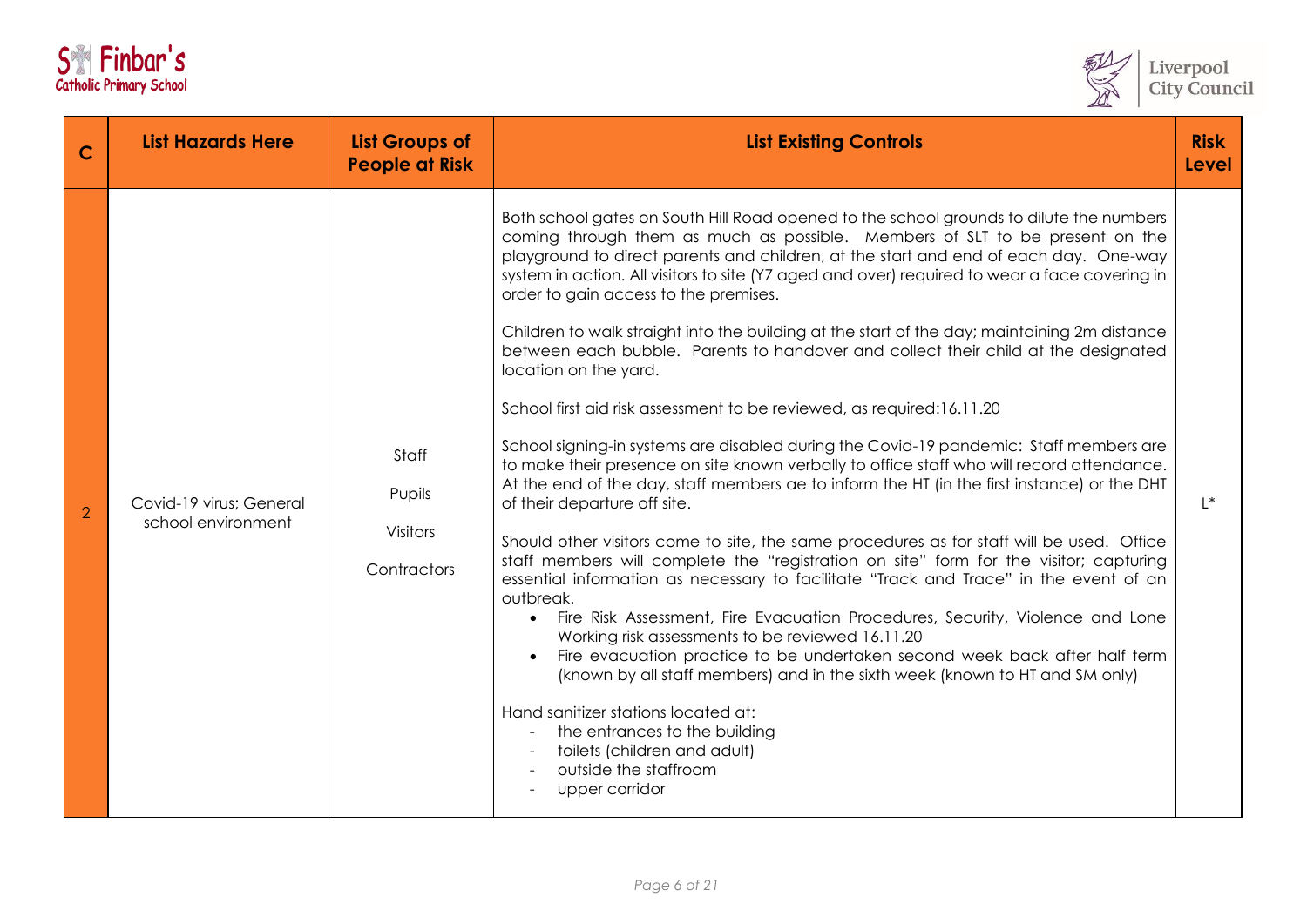| <b>S</b>                       |  | Finbar's |  |
|--------------------------------|--|----------|--|
| <b>Catholic Primary School</b> |  |          |  |



| C              | <b>List Hazards Here</b>                      | <b>List Groups of</b><br><b>People at Risk</b>    | <b>List Existing Controls</b>                                                                                                                                                                                                                                                                                                                                                                                                                                                                                                                                                                                                                                                                                                                                                                                                                                                                                                                                                                                                                                                                                                                                                                                                                                                                                                                                                                                                                   |       |
|----------------|-----------------------------------------------|---------------------------------------------------|-------------------------------------------------------------------------------------------------------------------------------------------------------------------------------------------------------------------------------------------------------------------------------------------------------------------------------------------------------------------------------------------------------------------------------------------------------------------------------------------------------------------------------------------------------------------------------------------------------------------------------------------------------------------------------------------------------------------------------------------------------------------------------------------------------------------------------------------------------------------------------------------------------------------------------------------------------------------------------------------------------------------------------------------------------------------------------------------------------------------------------------------------------------------------------------------------------------------------------------------------------------------------------------------------------------------------------------------------------------------------------------------------------------------------------------------------|-------|
| $\overline{2}$ | Covid-19 virus; General<br>school environment | Staff<br>Pupils<br><b>Visitors</b><br>Contractors | Signage installed to various areas of the building reminding people to wash hands<br>regularly, in line with Government guidance and to maintain appropriate social distance.<br>Corridors, walkways and staircases have tape arrow markings laid out to indicate side to<br>walk on (two way traffic)<br>Corridors, walkways and staircases have appropriate signage and tape markings to<br>indicate the flow of traffic and 2m distance measures.<br>Allocation of different access and egress routes to facilitate bubbles navigating the<br>building made. EYFS: EYFS entrance KS1 & Y6: KS1 entrance Y3-Y5: KS2 entrance<br>Staff and pupils requested to keep close to the side of the corridor or walkway to maximise<br>social distancing while others are using the opposite side.<br>Staff members verbally reinforce control measures in corridors, walkways and stairwells as<br>necessary.<br>Whole school assemblies and collective worship do not take place during the Covid-19<br>pandemic. These will be undertaken in 'bubbles' where appropriate.<br>The use of the school staff rooms is minimised to maximise social distancing between<br>colleagues. Wipes and cleaning materials available in staff rooms for staff to clean regular<br>contact points e.g. kettle, taps, drawer handles etc.<br>Classrooms have been laid out with tape to mark out 2m as needed.<br>All desks; where practicable, are front-facing. | $L^*$ |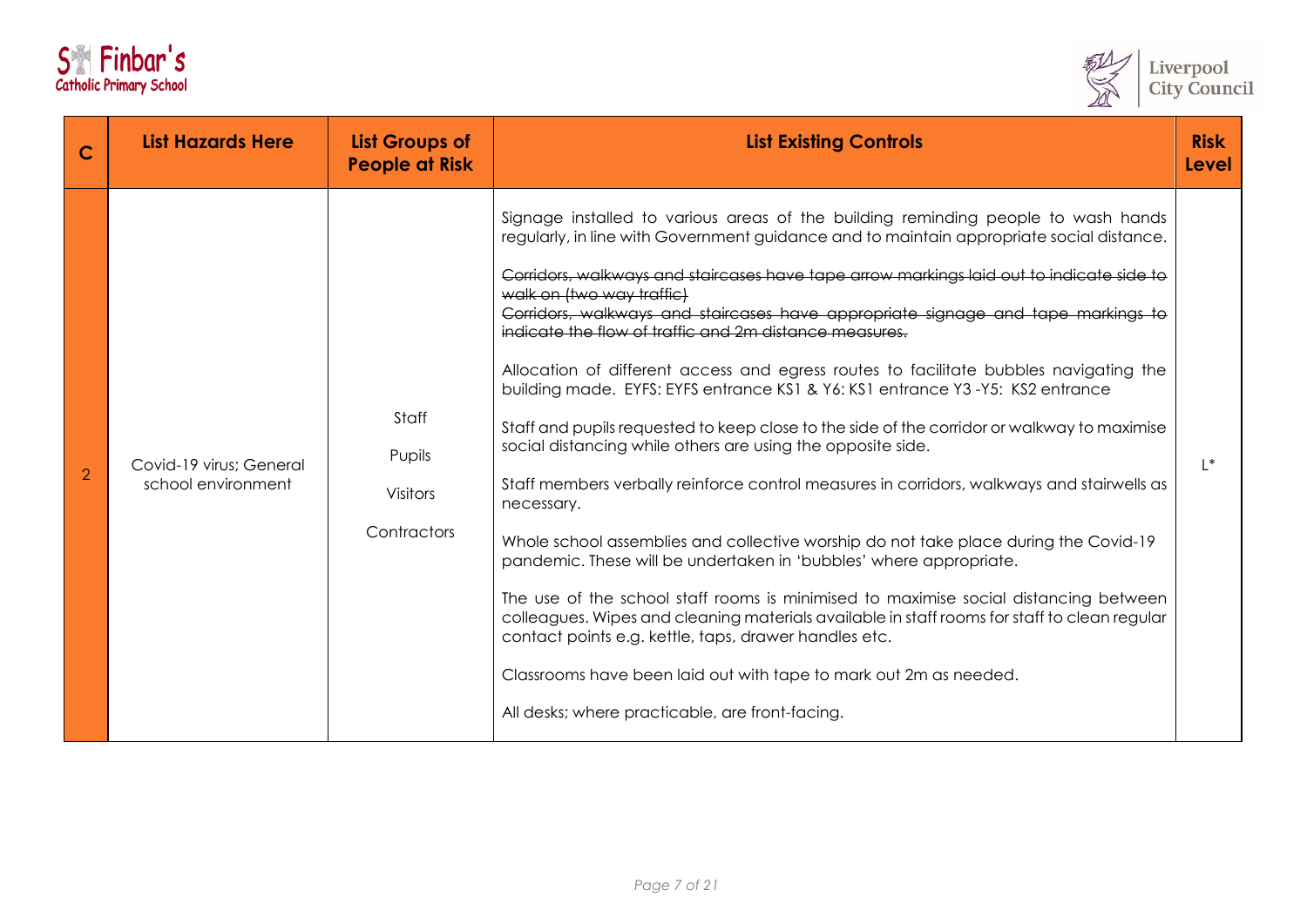|  | S <sup>e</sup> Finbar's        |
|--|--------------------------------|
|  | <b>Catholic Primary School</b> |



| C              | <b>List Hazards Here</b>                      | <b>List Groups of</b><br><b>People at Risk</b>    | <b>List Existing Controls</b>                                                                                                                                                                                                                                                                                                                                                                                                                                                                                                                                                                                                                                                                                                                                                                                                                                                                                                                                                                                                                                                                                                                                                                                                                                                                                                                                                                                                                                                                                                                                       | <b>Risk</b><br><b>Level</b> |
|----------------|-----------------------------------------------|---------------------------------------------------|---------------------------------------------------------------------------------------------------------------------------------------------------------------------------------------------------------------------------------------------------------------------------------------------------------------------------------------------------------------------------------------------------------------------------------------------------------------------------------------------------------------------------------------------------------------------------------------------------------------------------------------------------------------------------------------------------------------------------------------------------------------------------------------------------------------------------------------------------------------------------------------------------------------------------------------------------------------------------------------------------------------------------------------------------------------------------------------------------------------------------------------------------------------------------------------------------------------------------------------------------------------------------------------------------------------------------------------------------------------------------------------------------------------------------------------------------------------------------------------------------------------------------------------------------------------------|-----------------------------|
| $\overline{2}$ | Covid-19 virus; General<br>school environment | Staff<br>Pupils<br><b>Visitors</b><br>Contractors | Children are organised into "bubbles" so as to facilitate track and trace.<br>N and R cohorts are one EYFS bubble (27 children in total)<br>$\sim$<br>Y1 and Y2 cohorts are one KS1 bubble (33 children in total)<br>Each KS2 cohorts are a bubble each; Y3 @ 30 children, Y4 @ 30 children, Y5 @ 19<br>children and Y6 @ 30 children<br>Bubbles will not mix with each other. Staggered lunchtimes and playtimes<br>facilitate social distancing.<br>Wherever possible staff members working with a cohort will also remain in this<br>bubble at playtimes and lunchtimes.<br>All unnecessary items are removed from classrooms and teaching environments as much<br>as possible.<br>As much as possible, manipulative resources will be bubble-based and used by children<br>within that bubble alone. Where resources are needed to be used elsewhere around the<br>school they will be cleaned and quarantined before being used by another bubble.<br>Plastic resources are to be quarantined for 72hrs and all other resources quarantined for<br>48hrs before use. Such resources will also be 'fogged' during the quarantine period.<br>Teachers will keep shared resources in their stock cupboard for the required period of time<br>before placing it back in the original storage location.<br>Dining room tables and chairs will be wiped down/steamed between sittings.<br>Hygiene packs are located in every classroom and office.<br>Each pack includes;<br>Paper towels,<br>soap,<br>sanitiser,<br>antibacterial wipes and/ or disinfectant spray. | $L^*$                       |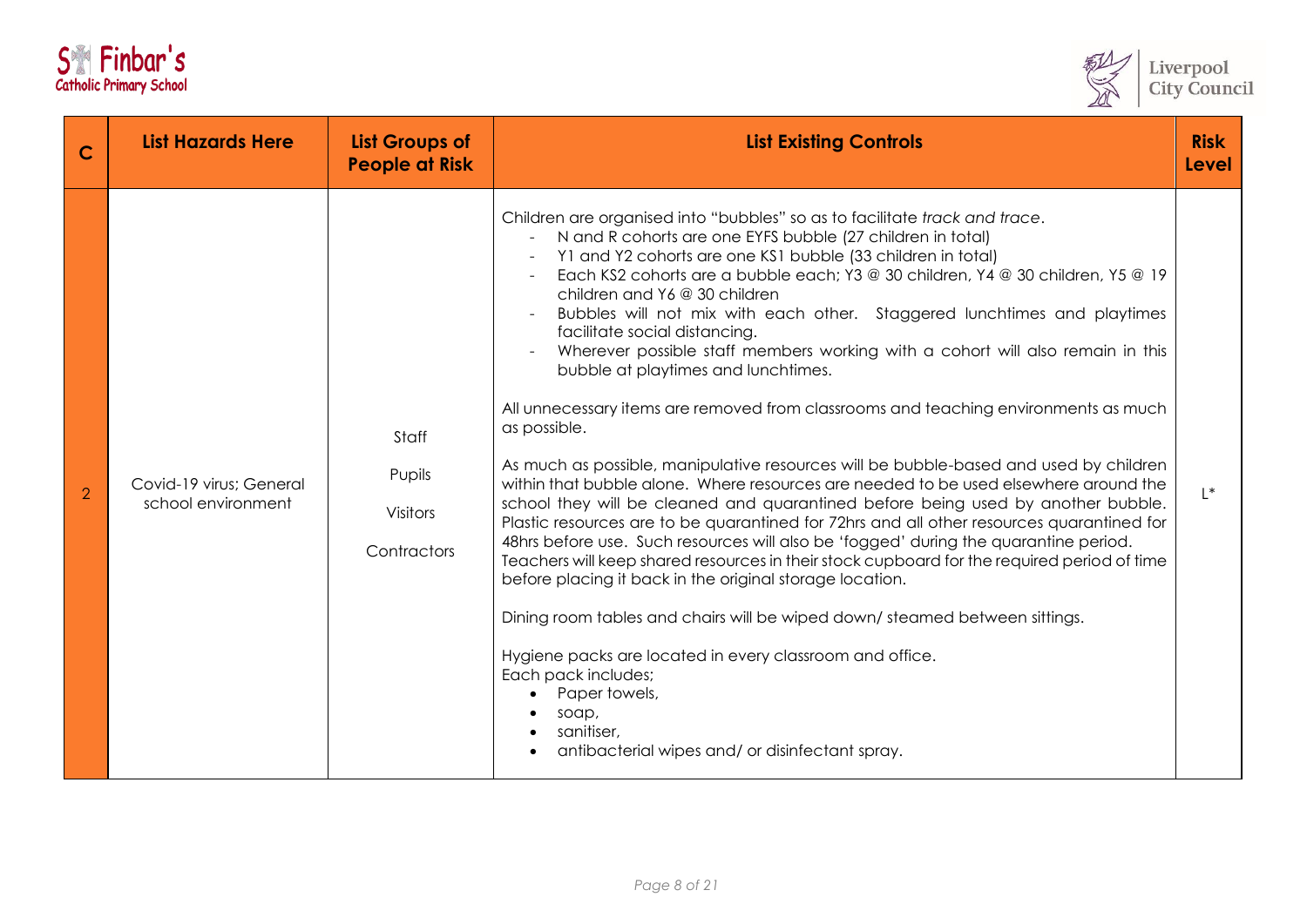|  | S <sup>e</sup> Finbar's        |
|--|--------------------------------|
|  | <b>Catholic Primary School</b> |



| C              | <b>List Hazards Here</b>                        | <b>List Groups of</b><br><b>People at Risk</b> | <b>List Existing Controls</b>                                                                                                                                                                                                                                                                                                                                                                                                                                                                                                                                                                                                                                                                                                                                                                                                                                                                                                                                                                                                                                                                                                                                                                                                                                                                                                                                                                                                                                                                                                                                                             |       |
|----------------|-------------------------------------------------|------------------------------------------------|-------------------------------------------------------------------------------------------------------------------------------------------------------------------------------------------------------------------------------------------------------------------------------------------------------------------------------------------------------------------------------------------------------------------------------------------------------------------------------------------------------------------------------------------------------------------------------------------------------------------------------------------------------------------------------------------------------------------------------------------------------------------------------------------------------------------------------------------------------------------------------------------------------------------------------------------------------------------------------------------------------------------------------------------------------------------------------------------------------------------------------------------------------------------------------------------------------------------------------------------------------------------------------------------------------------------------------------------------------------------------------------------------------------------------------------------------------------------------------------------------------------------------------------------------------------------------------------------|-------|
| $\overline{3}$ | Covid-19 virus; School<br>reception and offices | Staff<br><b>Visitors</b>                       | Staff instructed to send information electronically to avoid the use of internal mail services.<br>All returned visitor passes, keys or fobs are kept stored separately from other items and<br>cleaned and sanitised before reissue. The use of lanyards is suspended for visitors. Stickers,<br>colour-coded with our safeguarding policy, are issued instead.<br>All waiting areas are reconfigured to ensure that social distancing can be maintained.<br>Seating, display stands and magazines in the general reception area are organised so as<br>to facilitate social distancing.<br>Screens are installed to areas were staff are required to have face-to-face interaction<br>with visitors.<br>Visitors to Reception are instructed to wait in the designated area and to communicate<br>with staff members from the identified place. Reception staff members have the choice<br>of wearing additional visor or face covering.<br>Only one visitor or two members of the same household at-a-time is permitted in the<br>Reception area. Standing locations 2m apart for visitors to wait outside Reception are<br>clearly marked with paint. Only after the first visitor has left Reception, and is 2m away,<br>can the next person enter.<br>Staff who are able to work from home, are encouraged to do so, as per current guidance.<br>Office windows are opened where practical, to encourage as much natural ventilation<br>as possible<br>Workplace layouts are configured to allow staff to maintain social distancing of 2m when<br>they are seated at workstations. | $L^*$ |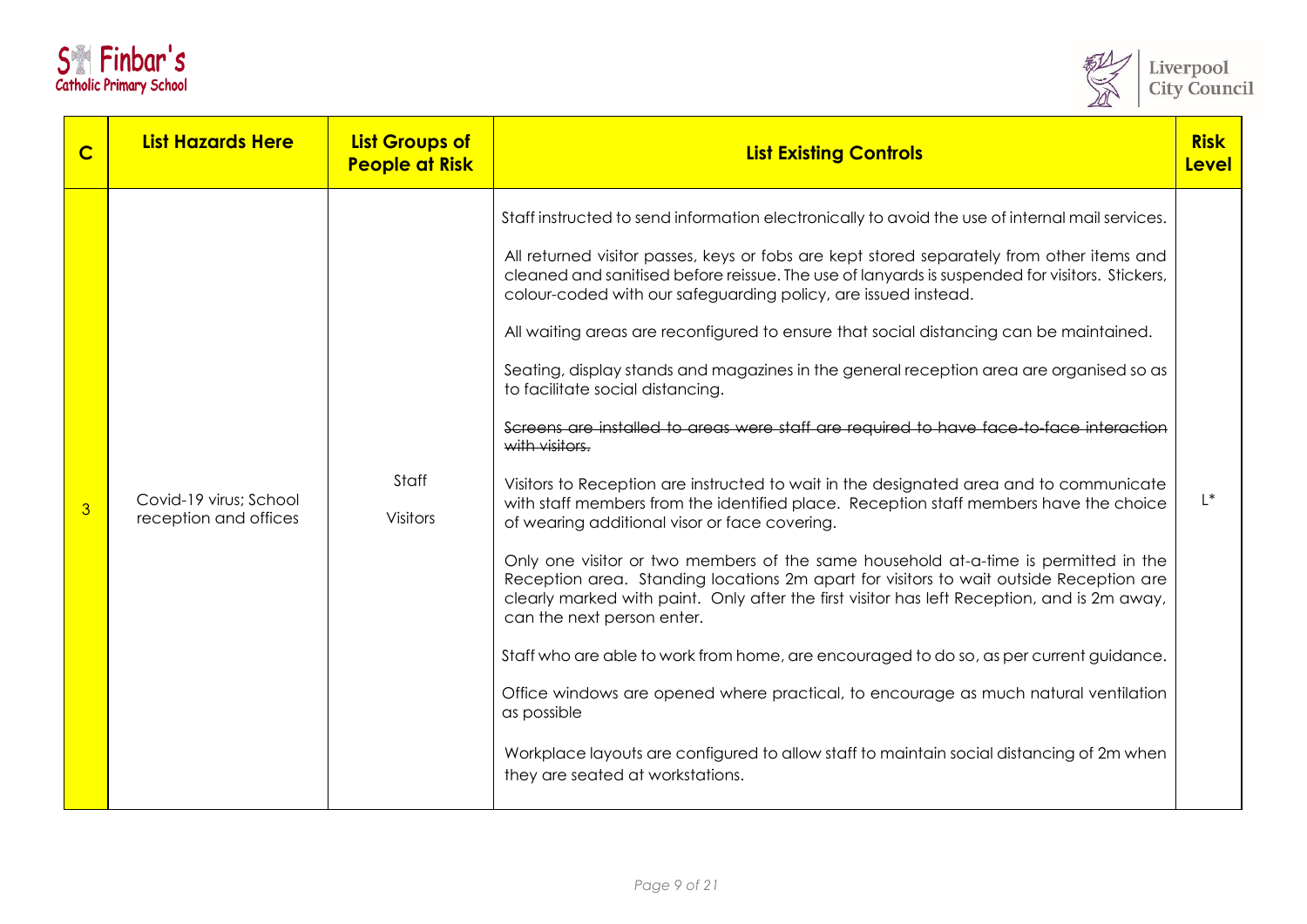|  | S <sup>ex</sup> Finbar's       |
|--|--------------------------------|
|  | <b>Catholic Primary School</b> |



| C | <b>List Hazards Here</b>                        | <b>List Groups of</b><br><b>People at Risk</b> | <b>List Existing Controls</b>                                                                                                                                                                                                                                                                                                                                                                                                                                                                                                                                                                                                                                                                                                                                                                                                                                                                                                                                                                                                                                                                                                                                                                                                                                                                     | <b>Risk</b><br>Level |
|---|-------------------------------------------------|------------------------------------------------|---------------------------------------------------------------------------------------------------------------------------------------------------------------------------------------------------------------------------------------------------------------------------------------------------------------------------------------------------------------------------------------------------------------------------------------------------------------------------------------------------------------------------------------------------------------------------------------------------------------------------------------------------------------------------------------------------------------------------------------------------------------------------------------------------------------------------------------------------------------------------------------------------------------------------------------------------------------------------------------------------------------------------------------------------------------------------------------------------------------------------------------------------------------------------------------------------------------------------------------------------------------------------------------------------|----------------------|
| 3 | Covid-19 virus; School<br>reception and offices | Staff<br><b>Visitors</b>                       | Screens installed where it is not possible to move workstations or it is considered that the<br>work activity is essential. Desk configuration and allocation are such that staff are not<br>seated facing each other.<br>Workstations are single user use. Sharing of workstations and/ or resources is not to be<br>undertaken.<br>Staff to clean and sanitise their workstation (including chair arms) at the beginning and<br>end of their daily shift. Additional cleaning stations are to be provided for staff to use and<br>replenished as required.<br>A clear desk policy is in place. All work items and belongings are stored in desk pedestals<br>or store cupboards when not in use.<br>Telephones must not be shared and staff should transfer calls rather than pass handsets<br>to colleagues. Where this is not possible, callers are provided with an alternative number<br>to call back.<br>The use of copiers, printers and shredders is for essential school use only. Where it is<br>essential to use such devices, they should be cleansed after each use. Appropriate<br>signage is installed to advise users accordingly and cleaning materials are available. Staff<br>members are encouraged to send printing to the photocopier direct from the class PC/<br>laptop. | $  *$                |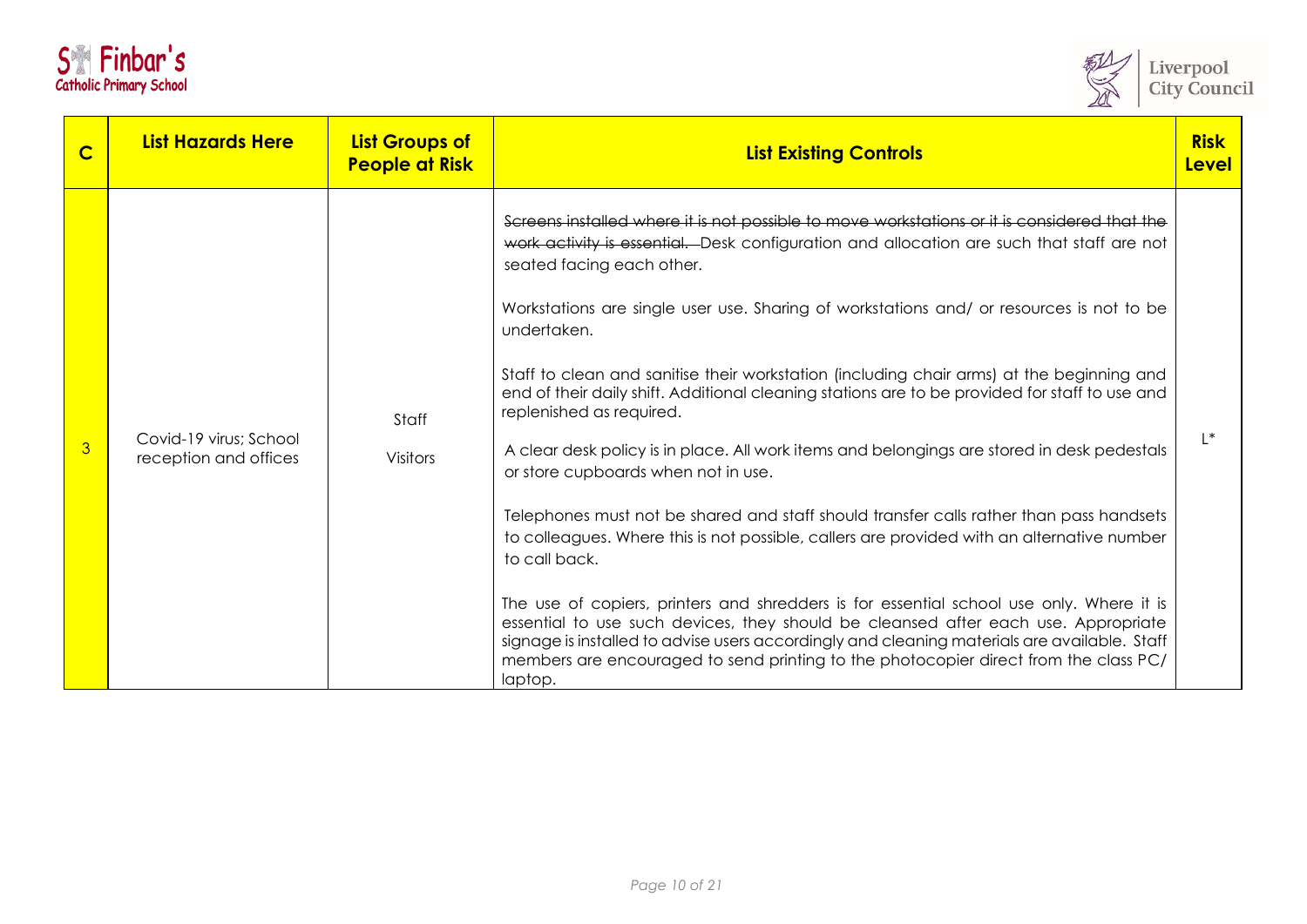| <b>S</b>                       |  | Finbar's |  |
|--------------------------------|--|----------|--|
| <b>Catholic Primary School</b> |  |          |  |



| C | <b>List Hazards Here</b> | <b>List Groups of</b><br><b>People at Risk</b> | <b>List Existing Controls</b>                                                                                                                                                                                                                                                                                                                                                                                                                                                                                                                                                                                                                                                                                                                                                                                                                                                                                                                                                                                                                                                                                                                                                                                                      |       |
|---|--------------------------|------------------------------------------------|------------------------------------------------------------------------------------------------------------------------------------------------------------------------------------------------------------------------------------------------------------------------------------------------------------------------------------------------------------------------------------------------------------------------------------------------------------------------------------------------------------------------------------------------------------------------------------------------------------------------------------------------------------------------------------------------------------------------------------------------------------------------------------------------------------------------------------------------------------------------------------------------------------------------------------------------------------------------------------------------------------------------------------------------------------------------------------------------------------------------------------------------------------------------------------------------------------------------------------|-------|
|   | Covid-19 virus: Meetings | Staff<br>Visiting<br>professionals             | All in-person meetings should be avoided whenever and wherever possible. Staff should<br>use other means of remote communication to host meetings where facilities are readily<br>available.<br>Attendance at meetings is limited to those essential attendees only. Critical information<br>is cascaded to other staff.<br>"Blue Room" meeting room capacity is reduced to comply fully with prevailing social<br>distancing measures. In the event that face-to-face meetings are organised (CIN core<br>group, SLT) no more than 10 people will be permitted in the room. Meetings with more<br>people will be conducted in one of the two halls so as to facilitate 2m social distancing.<br>Whenever possible, meeting rooms should be adequately ventilated with external<br>windows opened during meetings.<br>Meeting room users advised not to share equipment during meetings i.e. pens, stationery<br>etc. Attendees to remove all items following the meeting.<br>Meeting room hosts are to wipe down surfaces (including any buttons on IT equipment<br>and remote controls) following meetings. Additional cleaning materials will be provided<br>in all meeting rooms for use by staff and replenished as required. | $L^*$ |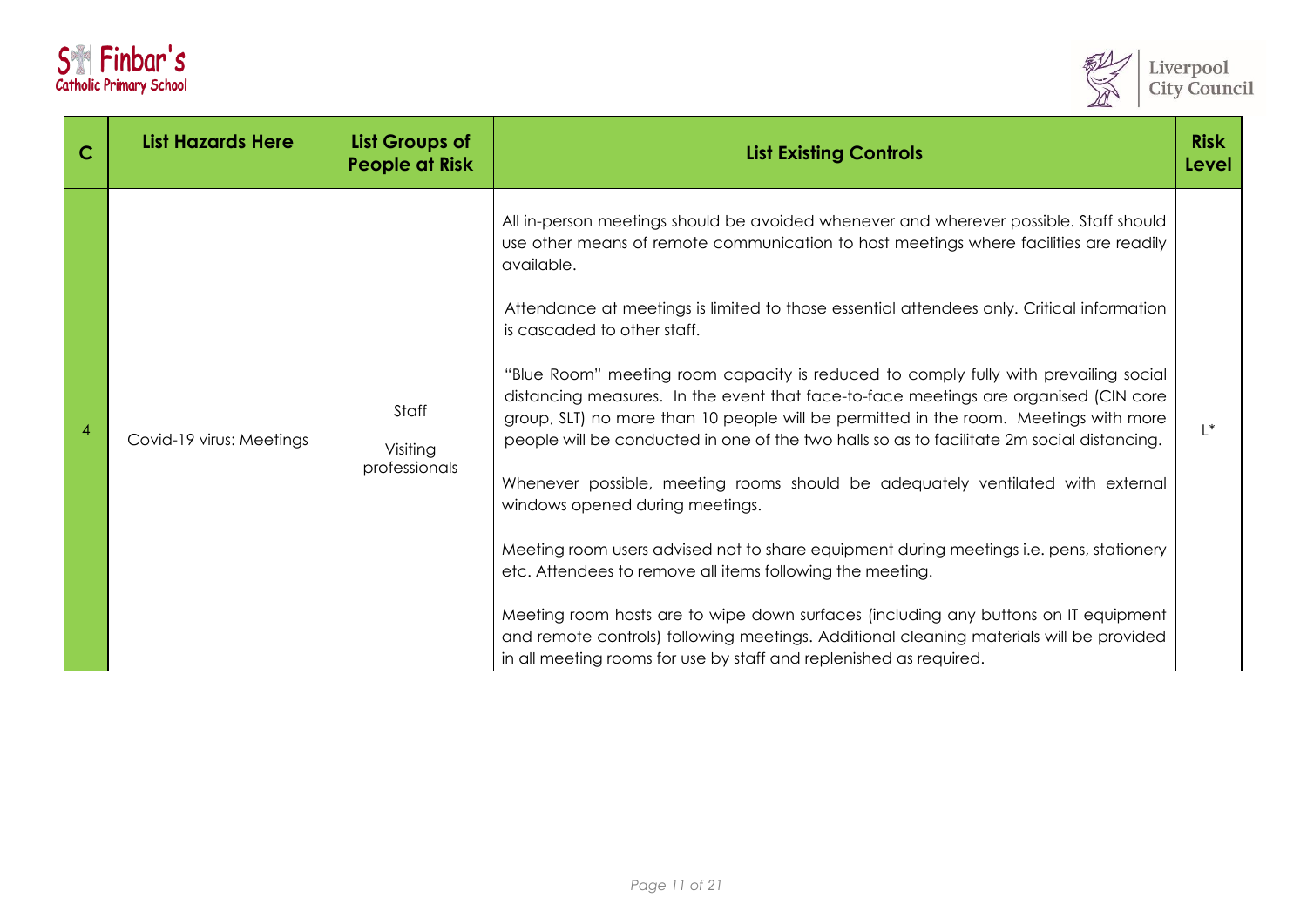| S <sup>ex</sup> Finbar's       |  |  |  |
|--------------------------------|--|--|--|
| <b>Catholic Primary School</b> |  |  |  |



| $\mathsf{C}$ | <b>List Hazards Here</b>   | <b>List Groups of</b><br><b>People at Risk</b> | <b>List Existing Controls</b>                                                                                                                                                                                                                                                                                                                                                                                                                                                                                                                                                                                                                                                                                                                                                                                                                                                                                                                                                                                                                                                                                                                                                                                                                                                                                                                                                                                                                                                                                                                                                                                                                                                                                        |       |
|--------------|----------------------------|------------------------------------------------|----------------------------------------------------------------------------------------------------------------------------------------------------------------------------------------------------------------------------------------------------------------------------------------------------------------------------------------------------------------------------------------------------------------------------------------------------------------------------------------------------------------------------------------------------------------------------------------------------------------------------------------------------------------------------------------------------------------------------------------------------------------------------------------------------------------------------------------------------------------------------------------------------------------------------------------------------------------------------------------------------------------------------------------------------------------------------------------------------------------------------------------------------------------------------------------------------------------------------------------------------------------------------------------------------------------------------------------------------------------------------------------------------------------------------------------------------------------------------------------------------------------------------------------------------------------------------------------------------------------------------------------------------------------------------------------------------------------------|-------|
|              | Covid-19 virus: Classrooms | Staff<br>Pupils                                | Meetings to take place promptly and conclude fully in the meeting room to avoid<br>attendees congregating in adjoining areas prior to and following meetings.<br>Meetings between parents and staff members are discouraged.<br>Nursery School and EYFS provision<br>Minimise mixing within settings e.g. different rooms for different age groups<br>N and R cohorts are formed into 1 bubble and are a self-contained unit.<br>EYFS parents will drop their children off at the appropriate door and leave their<br>child in the care of the staff members.<br>Primary Schools:<br>Classes are kept in 'bubbles' and should not mix with other classes during the<br>school day.<br>Wherever possible, staff teaching and supervising a 'bubble' should maintain 2m<br>social distancing from pupils and should not mix with other bubbles.<br>Classes should be kept together and mixing with other classes minimized, as much as<br>possible.<br>All desks face the same direction i.e. front of the classroom whenever possible.<br>Pupils, wherever possible, are seated side by side as opposed to opposite each other.<br>For individual and very frequently used equipment, such as pencils and pens, staff and<br>pupils have their own which are not shared. HLTAs who undertake PPA cover across<br>bubbles are allocated personal stationary for their use across classes.<br>Resources shared between bubbles, such as sports, art and science equipment, should<br>be cleaned frequently and meticulously and always between use by different bubbles,<br>or rotated to allow them to be left unused and out of reach for a period of 48hrs (72hrs for<br>plastics) between use by different bubbles. | $L^*$ |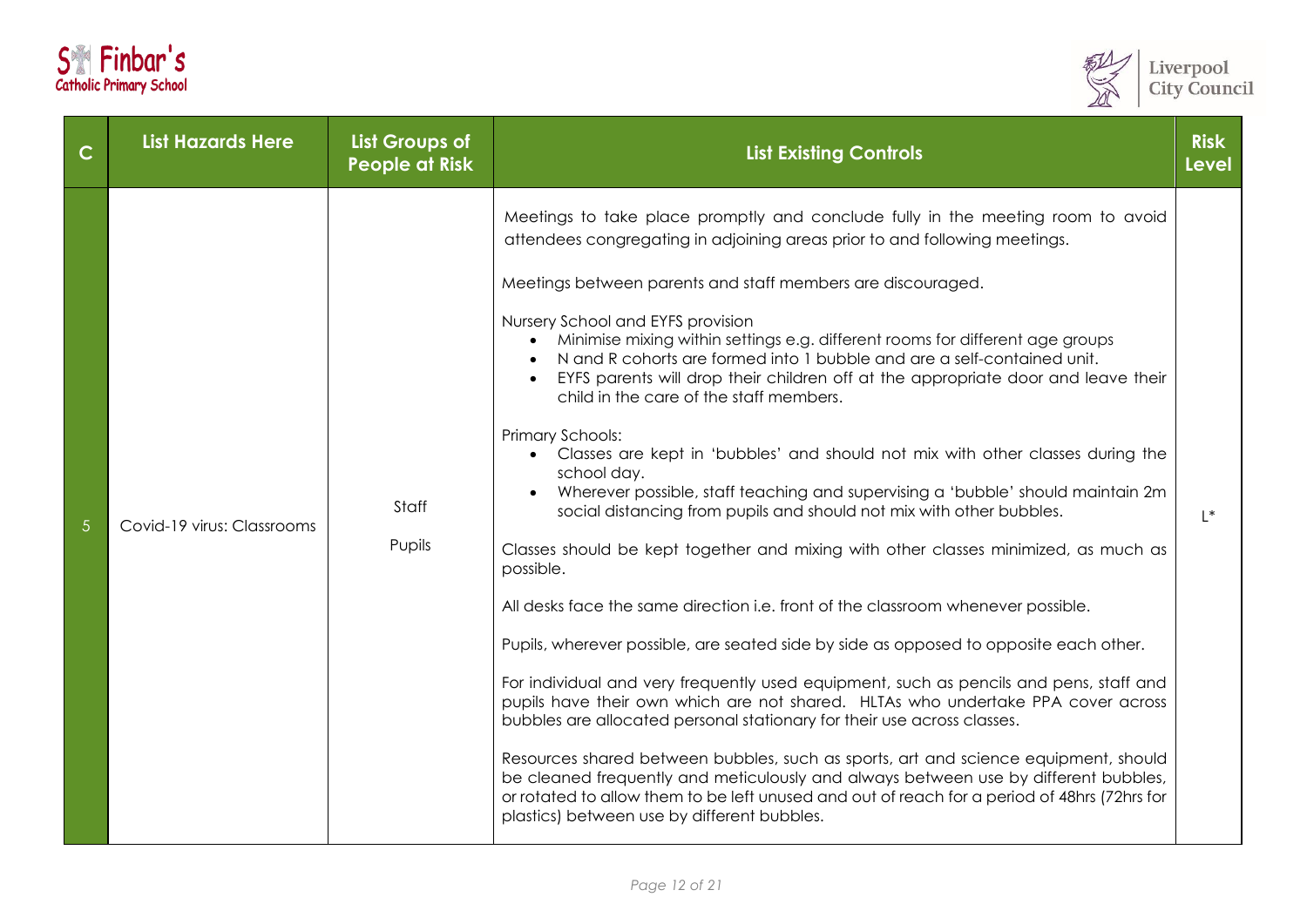



|            | <b>List Hazards Here</b>   | List Groups of<br><b>People at Risk</b> | <b>List Existing Controls</b>                                                                                                                                                                                                                                                                                                                                                                                                                                                                                                                                                                                           | <b>Risk</b><br><b>Level</b> |
|------------|----------------------------|-----------------------------------------|-------------------------------------------------------------------------------------------------------------------------------------------------------------------------------------------------------------------------------------------------------------------------------------------------------------------------------------------------------------------------------------------------------------------------------------------------------------------------------------------------------------------------------------------------------------------------------------------------------------------------|-----------------------------|
| $\sqrt{5}$ | Covid-19 virus: Classrooms | Staff<br>Pupils                         | All unnecessary items are removed from classrooms and teaching environments as much<br>as possible.<br>Classes are to take place in the same setting wherever possible to limit the numbers<br>moving around the school.<br>Classroom activities planned and structured; where possible and appropriate classes will<br>be held outdoors.<br>Cleaning of hands is encouraged when changing classrooms for different activities.<br>Pupils regularly reminded to maintain social distancing where possible.<br>Classroom windows to be opened, where practical, to encourage as much natural<br>ventilation as possible. | $\mathsf{I}^*$              |

| C | <b>List Hazards Here</b>        | List Groups of<br>People at Risk | <b>List Existing Controls</b>                                                                                                                                                                                                                                                                                                                                                                                                                                                                                                                                                                                                                              | <b>Risk</b><br>Level |
|---|---------------------------------|----------------------------------|------------------------------------------------------------------------------------------------------------------------------------------------------------------------------------------------------------------------------------------------------------------------------------------------------------------------------------------------------------------------------------------------------------------------------------------------------------------------------------------------------------------------------------------------------------------------------------------------------------------------------------------------------------|----------------------|
| 6 | Covid-19 virus: Dining<br>areas | Staff<br>Pupils                  | Dining room be laid out so that 'bubbles' are separated whilst eating with 2m distance<br>between each bubble. Two sittings are organised. Class bubbles are each supervised by<br>the assigned classroom LSA. Movement around the dining room is kept to a minimum.<br>Lunch times are staggered to ensure 'bubbles' do not mix.<br>Dining room tables and chairs are wiped down/steamed between sittings.<br>Dining room supervisors, cleaners and serving staff to maintain 2m social distancing<br>wherever possible.<br>Children are not to get out of their seats. All adults are to undertake and supervise the<br>removal of food from plates etc. |                      |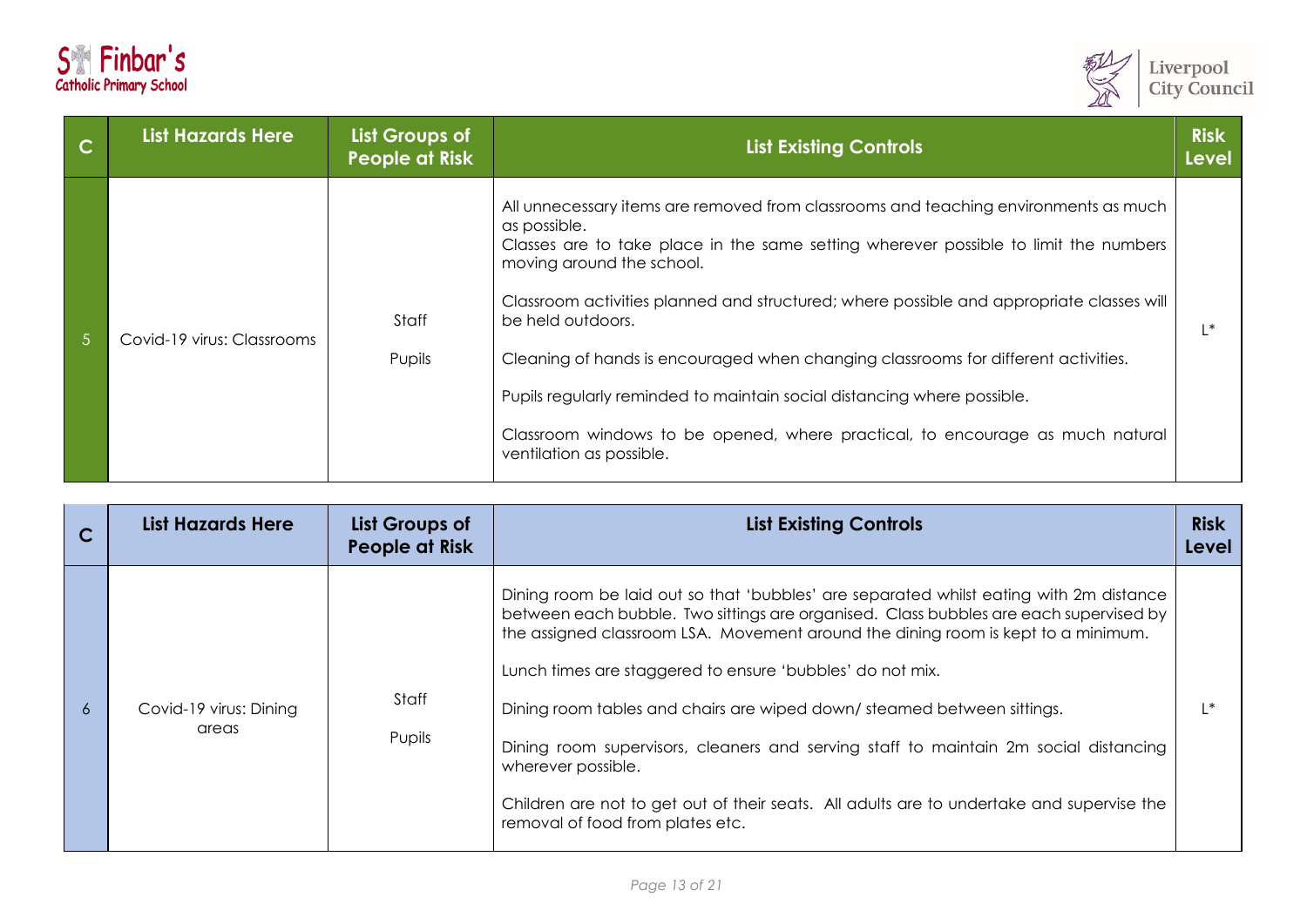| S <sup>e</sup> Finbar's        |  |  |  |
|--------------------------------|--|--|--|
| <b>Catholic Primary School</b> |  |  |  |



| $\mathbf C$ | <b>List Hazards Here</b>   | <b>List Groups of</b><br><b>People at Risk</b>    | <b>List Existing Controls</b>                                                                                                                                                                                                                                                                                                                                                                                                                                                                                                                                                                                                                                                                                                                                                                                                                                                                                                                                                                                                                                                                                                                                                                                                                                                                                                                                                                                                                                                                                                                                                                                                                                                         |       |
|-------------|----------------------------|---------------------------------------------------|---------------------------------------------------------------------------------------------------------------------------------------------------------------------------------------------------------------------------------------------------------------------------------------------------------------------------------------------------------------------------------------------------------------------------------------------------------------------------------------------------------------------------------------------------------------------------------------------------------------------------------------------------------------------------------------------------------------------------------------------------------------------------------------------------------------------------------------------------------------------------------------------------------------------------------------------------------------------------------------------------------------------------------------------------------------------------------------------------------------------------------------------------------------------------------------------------------------------------------------------------------------------------------------------------------------------------------------------------------------------------------------------------------------------------------------------------------------------------------------------------------------------------------------------------------------------------------------------------------------------------------------------------------------------------------------|-------|
|             | Covid-19 virus; School day | Staff<br>Pupils<br><b>Visitors</b><br>Contractors | School end times for different bubbles are staggered to reduce the numbers leaving the<br>site at the end of the day.<br>Parents and guardians are requested to drop their children off alone e.g., not both<br>parents attending at once.<br>Parents and guardians are requested not to gather at entrance gates or doors, or enter<br>the site (unless they have a pre-arranged appointment) once their children have entered<br>the school.<br>Parents and guardians requested not to gather on the school playground and to maintain<br>social distancing at all times. Designated "holding" areas are identified for different<br>bubbles in the event that their parent/ carer is late in coming to collect them.<br>All children who are left at the end of a day will wait along the lower corridor in bubble or<br>family groups; maintaining 2m distancing. Tape markers on the floor demarcate areas.<br>Timetables are revised where possible to reduce the movement around the school<br>premises and to stagger busy transitional periods.<br>Break times (including lunch) staggered for classes to minimise mixing and dilute numbers<br>using common areas such as walkways and toilets.<br>Where possible the numbers of pupils using toilets will be managed. Each bubble is<br>allocated a specific toilet for their use alone.<br>All staff and children required to follow the "Catch it. Kill it. Bin it." guidance. Staff<br>members instruct and remind children how to do this safely.<br>No provision of breakfast or after-school clubs until the spring term. Bagels/ toast are<br>brought to each classroom every morning. (To be reviewed in spring 1) | $L^*$ |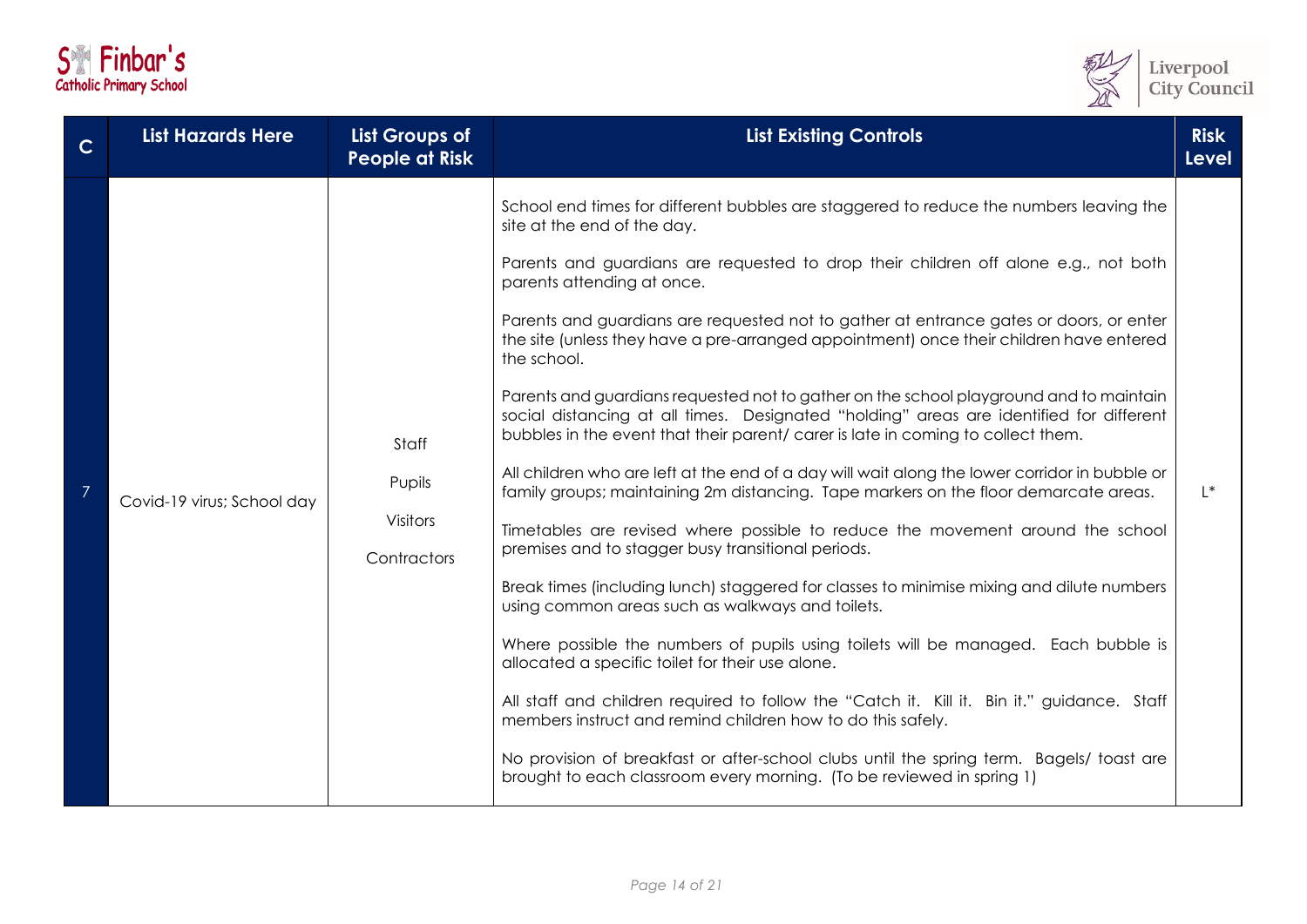| S <sup>e</sup> Finbar's        |  |  |  |
|--------------------------------|--|--|--|
| <b>Catholic Primary School</b> |  |  |  |



| C | <b>List Hazards Here</b>                                                 | <b>List Groups of</b><br><b>People at Risk</b>    | <b>List Existing Controls</b>                                                                                                                                                                                                                                                                                                                                                                                                                                                                                                                                                                                                                                                                                                                                                                                                                                                                                                                                                                                                                                                                                                                                                                                                                                                                                                                                                                                                                                                                                                                                                                                                                                                                                                             | <b>Risk</b><br><b>Level</b> |
|---|--------------------------------------------------------------------------|---------------------------------------------------|-------------------------------------------------------------------------------------------------------------------------------------------------------------------------------------------------------------------------------------------------------------------------------------------------------------------------------------------------------------------------------------------------------------------------------------------------------------------------------------------------------------------------------------------------------------------------------------------------------------------------------------------------------------------------------------------------------------------------------------------------------------------------------------------------------------------------------------------------------------------------------------------------------------------------------------------------------------------------------------------------------------------------------------------------------------------------------------------------------------------------------------------------------------------------------------------------------------------------------------------------------------------------------------------------------------------------------------------------------------------------------------------------------------------------------------------------------------------------------------------------------------------------------------------------------------------------------------------------------------------------------------------------------------------------------------------------------------------------------------------|-----------------------------|
| 8 | Covid-19 virus; Working<br>and teaching within the<br>school environment | Staff<br>Pupils<br><b>Visitors</b><br>Contractors | Staff instructed in the following working practices:<br>Aim to maintain 2m social distancing at all times, where practicable<br>$\bullet$<br>Limit number of surfaces touched, where possible<br>$\bullet$<br>Keep hands away from face as much as possible<br>$\bullet$<br>Regularly perform appropriate hand washing<br>$\bullet$<br>It is recommended that staff members bring in and use their own cup/ mug and<br>$\bullet$<br>wash before and after use. When using communal staffroom items, these must be<br>washed before and after each use.<br>Acceptable numbers of staff in identified rooms:<br>$\bullet$<br>$\triangleright$ Staffroom - no more than 7 adults in at a time<br>Activities/ Blue Rooms - no more than 2 adults and 6 children at one time or 10<br>adults<br>Adult toilets in lower corridor - 1 adult at a time<br>All toilets for children - 1 child at a time<br>Photocopy room - 1 adult at a time (waiting spot identified by the corridor<br>threshold) Anti-bacterial wipes are available to wipe buttons/surfaces before<br>and after use<br>Offices - Office and SLT staff to be the only ones to enter into those offices<br>respectively. In the event that a member of SLT or the Office Team have been<br>in a bubble, entry will be prohibited. All other staff members to stand outside<br>of these offices; thereby maintaining 2m distance.<br>Site manager's Office - 1 adult at a time<br>EYFS outdoor learning space - all children in bubble and staff members<br>Lessons and activities planned to make best use of school resources whilst maintaining<br>social distancing.<br>Changing of classrooms for different activities is minimised as far as is reasonably<br>practicable. | $L^*$                       |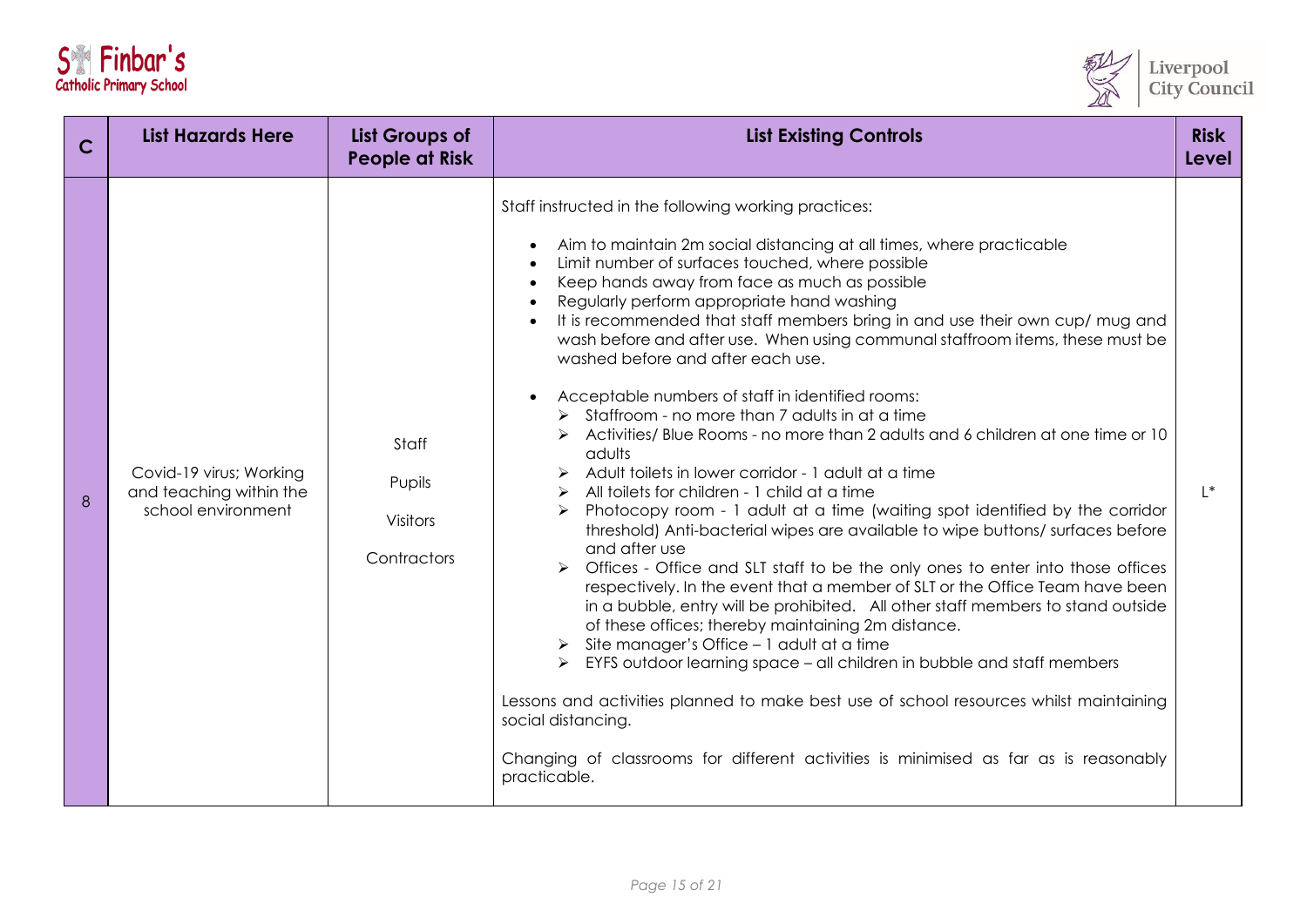| S <sup>e</sup> Finbar's        |  |
|--------------------------------|--|
| <b>Catholic Primary School</b> |  |



| $\mathbf C$ | <b>List Hazards Here</b>                                                 | <b>List Groups of</b><br><b>People at Risk</b>    | <b>List Existing Controls</b>                                                                                                                                                                                                                                                                                                                                                                                                                                                                                                                                                                                                                                                                                                                                                                                                                                                                                                                                                                                                                                                                                                                                                                                                                                                                                                                                                                                                                                                                                                                                                                                                                                                    | <b>Risk</b><br>Level |
|-------------|--------------------------------------------------------------------------|---------------------------------------------------|----------------------------------------------------------------------------------------------------------------------------------------------------------------------------------------------------------------------------------------------------------------------------------------------------------------------------------------------------------------------------------------------------------------------------------------------------------------------------------------------------------------------------------------------------------------------------------------------------------------------------------------------------------------------------------------------------------------------------------------------------------------------------------------------------------------------------------------------------------------------------------------------------------------------------------------------------------------------------------------------------------------------------------------------------------------------------------------------------------------------------------------------------------------------------------------------------------------------------------------------------------------------------------------------------------------------------------------------------------------------------------------------------------------------------------------------------------------------------------------------------------------------------------------------------------------------------------------------------------------------------------------------------------------------------------|----------------------|
| 8           | Covid-19 virus; Working<br>and teaching within the<br>school environment | Staff<br>Pupils<br><b>Visitors</b><br>Contractors | In the event of staff needing to enter any individual office area (HT, DHT and AO) all social<br>distancing measures must be adhered to.<br>Reception office/ Reception area<br>No-one to access the office except these two staff members.<br>Service windows to be kept shut and/or only open to a minimum when dealing<br>with enquiries.<br>One visitor allowed in the reception area at one time. Standing location marked<br>out. Holding places for the next visitor identified on the playground.<br>Automatic sanitisers located in Reception area<br>Removal of as many items as possible to keep the are as clear and clean as<br>possible<br>External window opened to increase ventilation in the space<br>Staff to wear face coverings as necessary. Staff members to make that personal<br>decision.<br>Administrator's Office<br>Office for AO use only<br>Staff members/ visitors/ children to converse with AO from the door threshold.<br>HT to converse with AO via the link internal office door; both standing 1m away<br>from the threshold (2m in total)<br>Window opened to increase ventilation in the space<br>HT office<br>Corridor door to be used for access and egress by all.<br>All visitors to stand next to the door/ sit on the brown chairs while conversing with<br>HT. HT to sit at desk and not use central work desk. 2m social distancing<br>Window opened to increase ventilation in the space<br><b>DHT</b> office<br>Office for DHT use only<br>Staff members/ visitors/ children to converse with DHT from far side of the corridor<br>or in the Blue Room if not being used<br>Window opened to increase ventilation in the space | $L^*$                |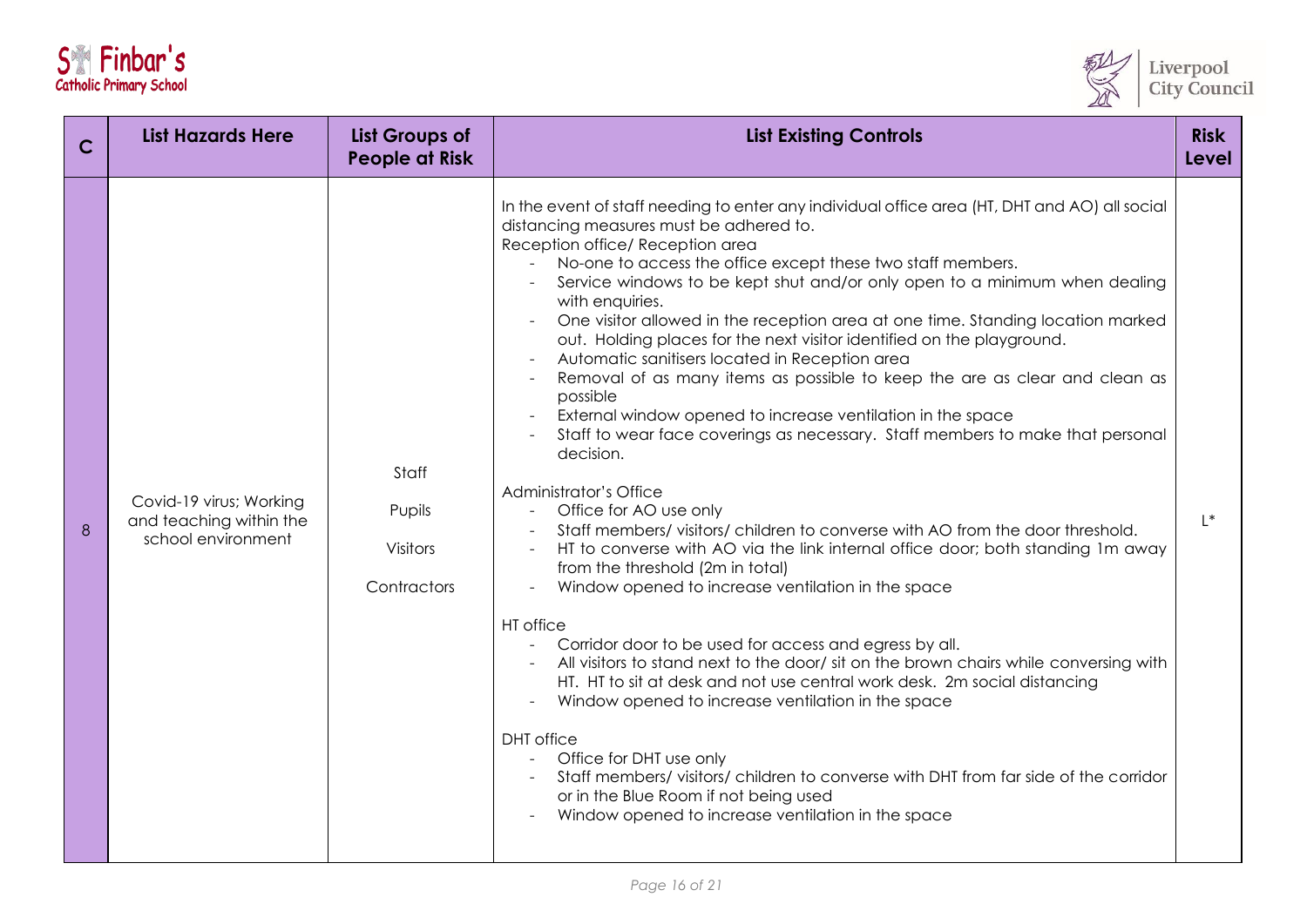| S <sup>e</sup> Finbar's        |  |  |  |
|--------------------------------|--|--|--|
| <b>Catholic Primary School</b> |  |  |  |



| $\mathsf{C}$ | <b>List Hazards Here</b>                                                 | <b>List Groups of</b><br><b>People at Risk</b> | <b>List Existing Controls</b>                                                                                                                                                                                                                                                                                                                                                                                                                                                                                                                                                                                                                                                                                                                                                                                                                                                                                                                                                                                                                                                                                                                                                                                                                                                                                                                                                                                                                                                                                                                                                                                                     | <b>Risk</b><br>Level |
|--------------|--------------------------------------------------------------------------|------------------------------------------------|-----------------------------------------------------------------------------------------------------------------------------------------------------------------------------------------------------------------------------------------------------------------------------------------------------------------------------------------------------------------------------------------------------------------------------------------------------------------------------------------------------------------------------------------------------------------------------------------------------------------------------------------------------------------------------------------------------------------------------------------------------------------------------------------------------------------------------------------------------------------------------------------------------------------------------------------------------------------------------------------------------------------------------------------------------------------------------------------------------------------------------------------------------------------------------------------------------------------------------------------------------------------------------------------------------------------------------------------------------------------------------------------------------------------------------------------------------------------------------------------------------------------------------------------------------------------------------------------------------------------------------------|----------------------|
| 8            | Covid-19 virus; Working<br>and teaching within the<br>school environment | Staff<br>Pupils<br>Visitors<br>Contractors     | Site Manager's Office<br>One person permitted into the room at a time<br>Use of room limited to SM, cleaning staff and office staff members (as necessary)<br>All controls in place to ensure safe handling of materials and substances<br>Window opened to increase ventilation in the space<br>Staff room<br>No more than 7 staff members in the room at any one time; allowing for safe and<br>$\omega$<br>socially distanced moment around the room<br>Staff members are advised to bring in any crockery and cutlery for personal use<br>and to take home daily<br>Window opened to increase ventilation in the space<br>Lunchtime split into two sittings; a) $12:00 - 1:00$ , b) $1:00 - 2:00$ .<br>Staff members to use disinfectant wipes to wipe down tables/ chairs/ surfaces etc<br>after use for the next person<br>Shared resources (laminator, trimmer etc.) to be wiped down after use and before<br>the next person uses it<br>Adult toilets (male & female, downstairs corridor)<br>One adult permitted at a time<br>Sufficient hygiene products available to maintain good hygiene<br>Window opened to increase ventilation in the space<br>Computer room<br>Timetabled use only; known and shared with all. One bubble/ class in the morning<br>$\mathcal{L}_{\mathcal{A}}$<br>and one in the afternoon (Cleaned between 12:00 - 1:00)<br>Equipment to be wiped down after use<br>Library<br>Timetabled use only; known and shared with all. One bubble/ class in the morning<br>$\blacksquare$<br>and one in the afternoon (Cleaned between 12:00 - 1:00)<br>Equipment/ resources to be wiped down after use | $L^*$                |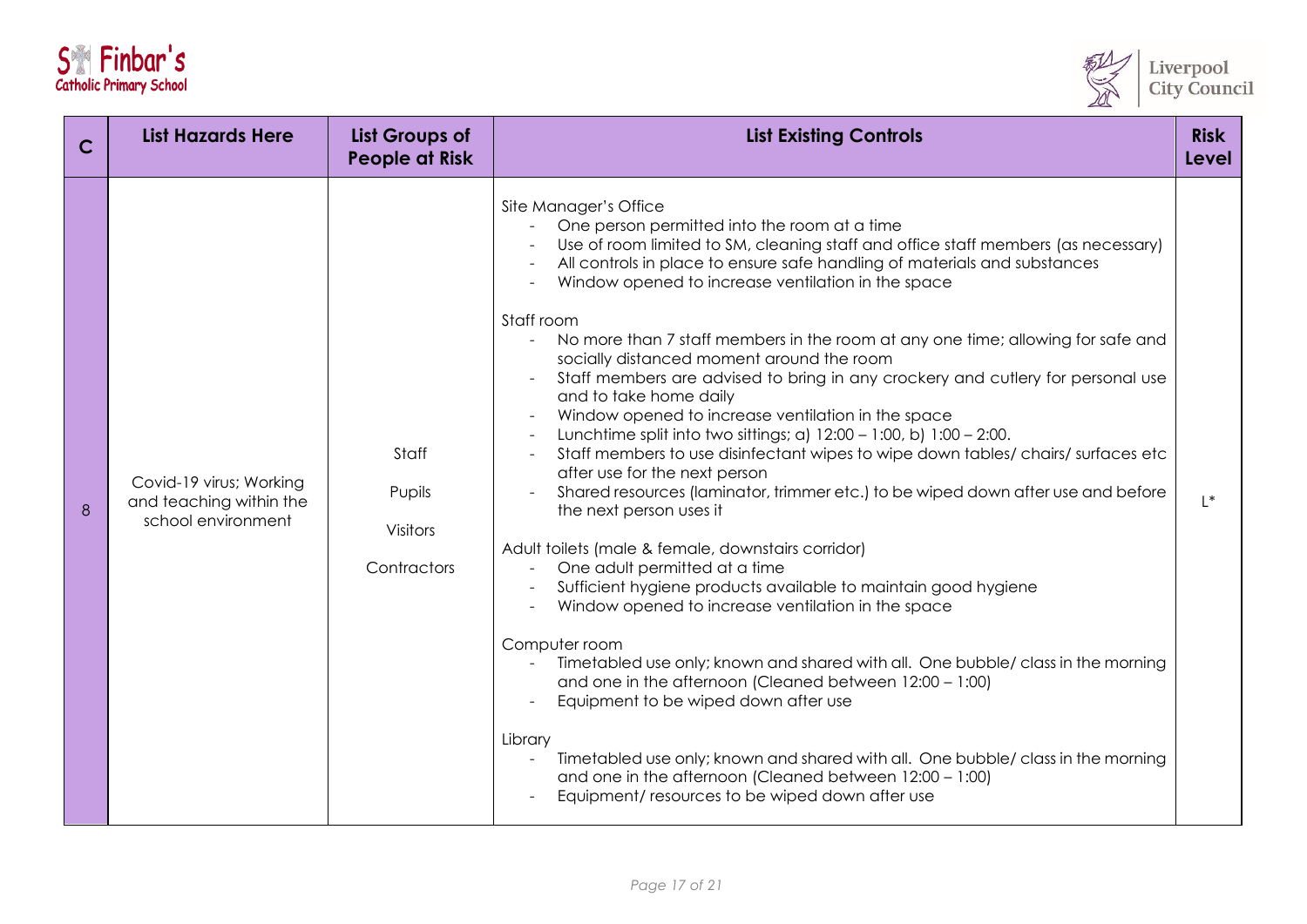



|   | <b>List Hazards Here</b>                                                 | List Groups of<br><b>People at Risk</b>           | <b>List Existing Controls</b>                                                                                                                                                                                                                                                                                                                                                                                                                                                                                                                                                                                                                                                                                                                                     | <b>Risk</b><br>Level |
|---|--------------------------------------------------------------------------|---------------------------------------------------|-------------------------------------------------------------------------------------------------------------------------------------------------------------------------------------------------------------------------------------------------------------------------------------------------------------------------------------------------------------------------------------------------------------------------------------------------------------------------------------------------------------------------------------------------------------------------------------------------------------------------------------------------------------------------------------------------------------------------------------------------------------------|----------------------|
| 8 | Covid-19 virus; Working<br>and teaching within the<br>school environment | Staff<br>Pupils<br><b>Visitors</b><br>Contractors | Resource areas<br>Bubble-specific use only. Areas to be cleaned as per other communal areas.<br>$\overline{\phantom{a}}$<br>Manipulatives to be for bubble use only, stationery to be child/adult-specific use<br>only<br>Tables/chairs/surfaces etc. to be wiped down after use ready for next group to<br>$\overline{\phantom{a}}$<br><b>use</b><br>Pupils regularly reminded to maintain social distancing.<br>Signage to encourage 2m social distancing is displayed.<br>Teachers to risk assess both their classrooms and communal areas at the start of each day<br>and inform SLT of any changes needed before the room is used.<br>Staff members and SLT members will maintain ongoing dialogue both during the day and<br>at other times when necessary. |                      |

| <b>List Hazards Here</b> | List Groups of<br><b>People at Risk</b>           | <b>List Existing Controls</b>                                                                                                                                                                                                                                                                                                                                                                                                                                                                                                                                       | <b>Risk</b><br><b>Level</b> |
|--------------------------|---------------------------------------------------|---------------------------------------------------------------------------------------------------------------------------------------------------------------------------------------------------------------------------------------------------------------------------------------------------------------------------------------------------------------------------------------------------------------------------------------------------------------------------------------------------------------------------------------------------------------------|-----------------------------|
| Covid-19 virus; Cleaning | Staff<br>Pupils<br><b>Visitors</b><br>Contractors | All cleaning staff are experienced and have received appropriate training.<br>Any new cleaning products brought on site in response to the current Covid-19 pandemic<br>will have a COSHH risk assessment undertaken prior to use.<br>Reference existing school COSHH risk assessments are located in the SM office.<br>Cleaners have appropriate PPE in line with current (and any new) COSHH risk assessments<br>Playground equipment and classroom play equipment wiped down and cleansed at the<br>end of the school day and between activities where possible. |                             |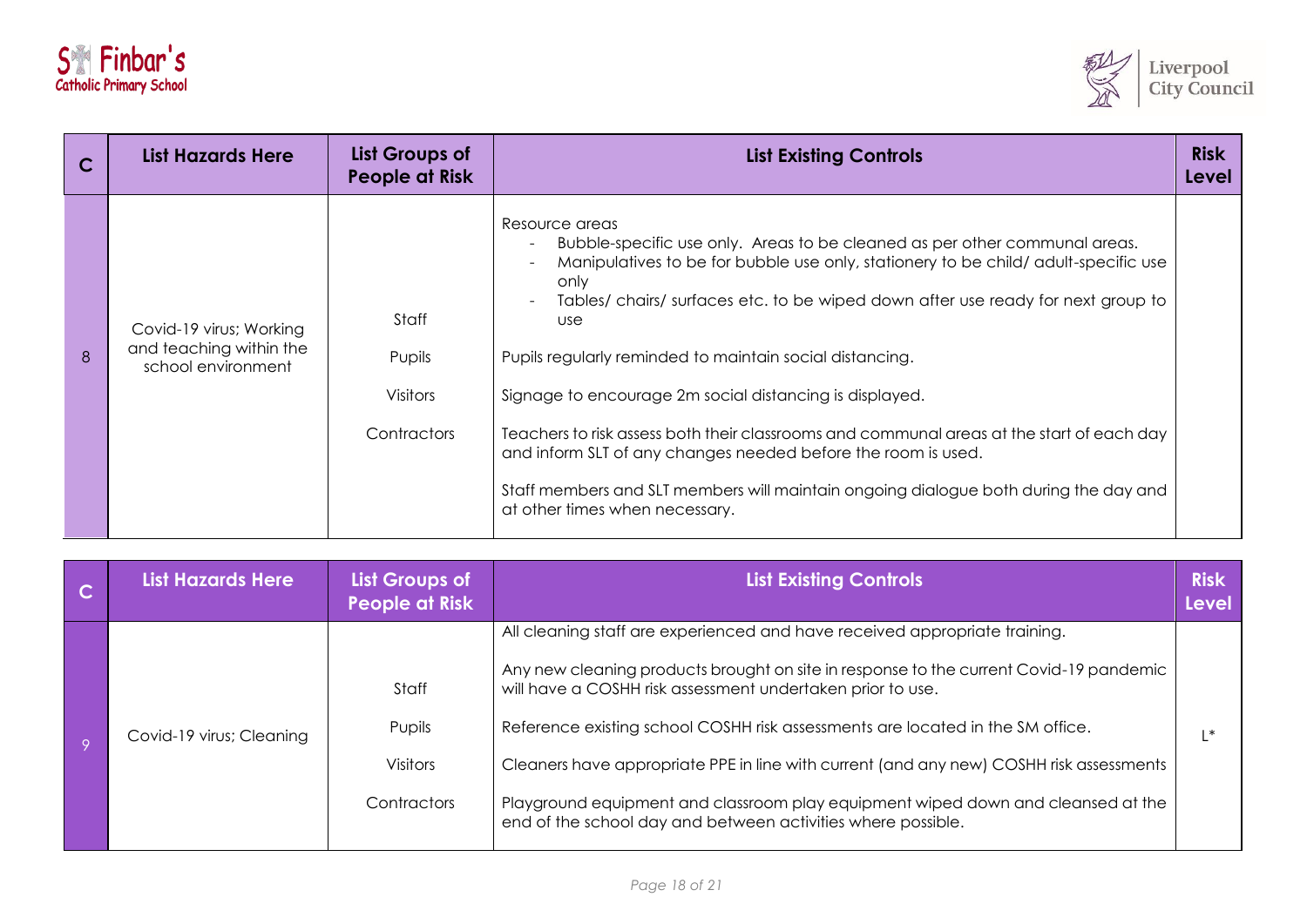| S <sup>e</sup> Finbar's        |  |
|--------------------------------|--|
| <b>Catholic Primary School</b> |  |



| $\overline{C}$ | <b>List Hazards Here</b> | <b>List Groups of</b><br><b>People at Risk</b>    | <b>List Existing Controls</b>                                                                                                                                                                                                                                                                                                                                                                                                                                                                                                                                                                                                                                                                                                                                                                                                                                                                                                                                                                                                                                                                                                             | <b>Risk</b><br><b>Level</b> |
|----------------|--------------------------|---------------------------------------------------|-------------------------------------------------------------------------------------------------------------------------------------------------------------------------------------------------------------------------------------------------------------------------------------------------------------------------------------------------------------------------------------------------------------------------------------------------------------------------------------------------------------------------------------------------------------------------------------------------------------------------------------------------------------------------------------------------------------------------------------------------------------------------------------------------------------------------------------------------------------------------------------------------------------------------------------------------------------------------------------------------------------------------------------------------------------------------------------------------------------------------------------------|-----------------------------|
| 9              | Covid-19 virus; Cleaning | Staff<br>Pupils<br><b>Visitors</b><br>Contractors | Cleaning undertaken in line with Government publication COVID-19: cleaning in non-<br>healthcare settings.<br>School is fully cleaned at the end of each school day.<br>Cleaners on site throughout the school day (from 11:00 am onwards) and regularly<br>touched items such as door handles, handrails etc. will be regularly wiped down and<br>cleaned.<br>Additional cleaning products are available for use by staff to wipe down frequently used<br>contact surfaces. These will include (amongst other things):<br>• Printers/photocopying machines<br>• Lift buttons and door entry keypads<br>Door, fridge and cabinet handles<br>Light switches<br>Kitchen surfaces<br>$\bullet$<br>School fogging machine is used on a rota-basis throughout the week. This is done after<br>school once all children and staff members have left the building. The disinfectant<br>qualities of fogging last for 72 hrs. Each room in the school is fogged twice per week.<br>Classrooms where a pupil or staff member has become symptomatic during the school<br>day will be deep-cleaned along with other areas the person may have been. |                             |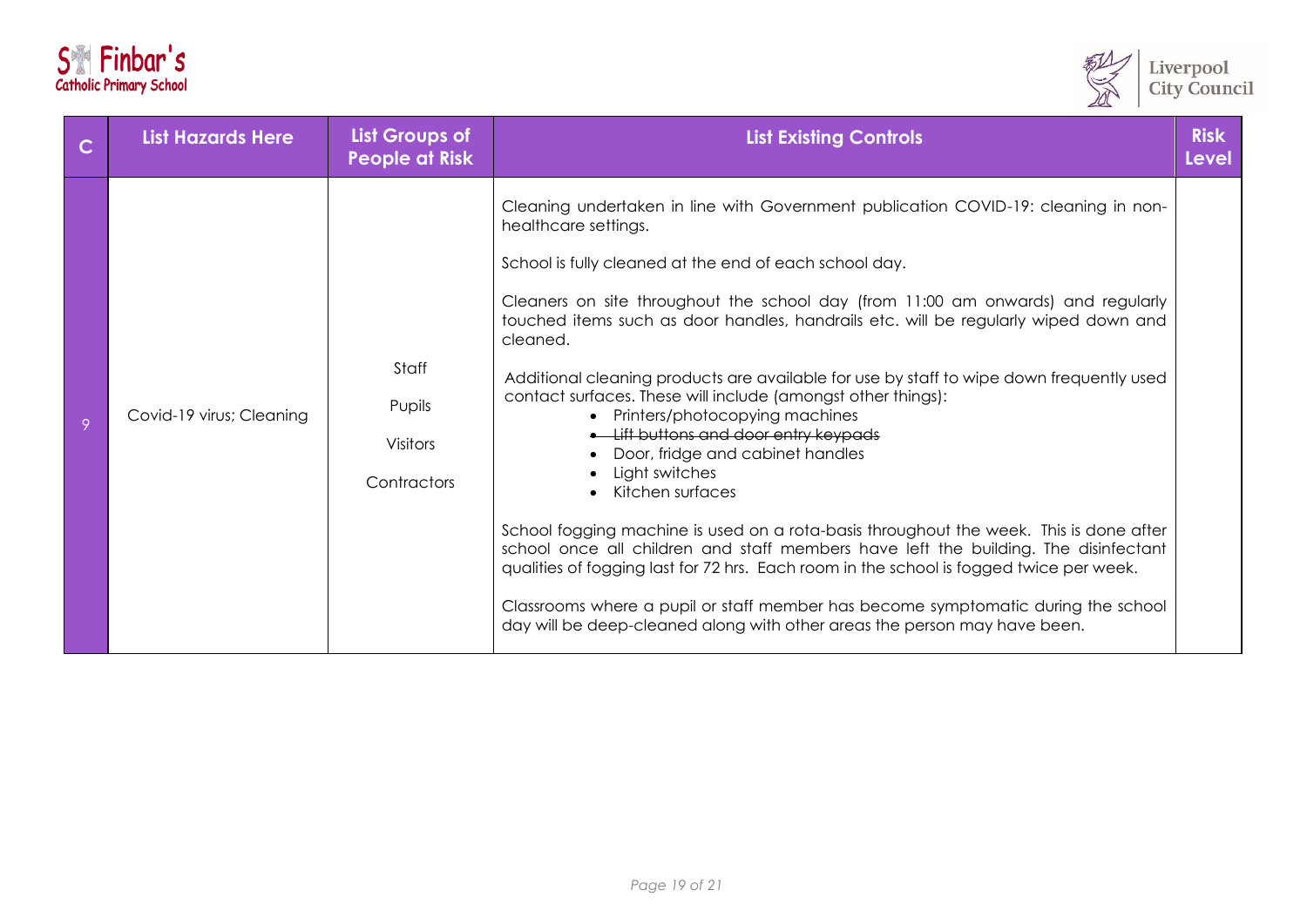|  | S <sup>e</sup> Finbar's        |
|--|--------------------------------|
|  | <b>Catholic Primary School</b> |



| $\overline{\mathbf{C}}$ | <b>List Hazards Here</b>                                                               | <b>List Groups of</b><br><b>People at Risk</b>    | <b>List Existing Controls</b><br><b>Level</b>                                                                                                                                                                                                                                                                                                                                                                                                                                                                                                                                                                                                                                                                                                                                                                                                                                                                                                                                                                                                                                                                                                                                                                                                                                                                                                                                                                                                                                                                                                                                                                                                                                                                                                                                                                               |       |
|-------------------------|----------------------------------------------------------------------------------------|---------------------------------------------------|-----------------------------------------------------------------------------------------------------------------------------------------------------------------------------------------------------------------------------------------------------------------------------------------------------------------------------------------------------------------------------------------------------------------------------------------------------------------------------------------------------------------------------------------------------------------------------------------------------------------------------------------------------------------------------------------------------------------------------------------------------------------------------------------------------------------------------------------------------------------------------------------------------------------------------------------------------------------------------------------------------------------------------------------------------------------------------------------------------------------------------------------------------------------------------------------------------------------------------------------------------------------------------------------------------------------------------------------------------------------------------------------------------------------------------------------------------------------------------------------------------------------------------------------------------------------------------------------------------------------------------------------------------------------------------------------------------------------------------------------------------------------------------------------------------------------------------|-------|
| 10                      | Covid-19 virus; Pupils and<br>staff who become<br>symptomatic during the<br>school day | Staff<br>Pupils<br><b>Visitors</b><br>Contractors | Pupils and staff members who become symptomatic during the school day will be<br>isolated from the rest of the pupil group and their parents (pupils) will be called to come<br>and collect them. Staff will be sent home to self-isolate.<br>Isolation room: Activities (Science) Room<br>If staff are unable to maintain 2m social distancing from an isolated pupil, appropriate<br>PPE should be worn e.g. a surgical face mask.<br>Any areas, items and surfaces the symptomatic person has come into contact with should<br>be thoroughly cleaned as soon as possible.<br>Symptomatic pupils and staff are advised to engage with Government Test and Trace<br>and get tested:<br>If someone tests negative, they feel well and no longer have symptoms similar to<br>coronavirus (COVID-19), they can stop self-isolating. Other members of their<br>household can stop self-isolating.<br>If someone tests positive, they should follow Government guidance and must<br>continue to self-isolate for at least 10 days from the start of their symptoms. The 10-<br>day period starts from the day they first became ill. If they still have a high<br>temperature, they should keep self-isolating until temperature returns to normal.<br>The school understands how to contact the local Public Health England Health Protection<br>Team in the event of a positive test result for a member of staff or pupil:<br>https://www.gov.uk/guidance/contacts-phe-health-protection-teams.<br>Health<br>The<br>Protection Team will provide the specific advice and guidance the school is to follow in<br>the event of a positive test result.<br>If necessary a 'bubble' will be sent home and advised to isolate in line with guidance.<br>LCC letter templates will be used to inform relevant parties accordingly. | $L^*$ |

**Risk Level: High:** Accident likely with possibility of serious injury or loss<br>Medium: Possibility of accident occurring causing minor injury o **Possibility of accident occurring causing minor injury or loss Low:** Accident unlikely with control measures in place